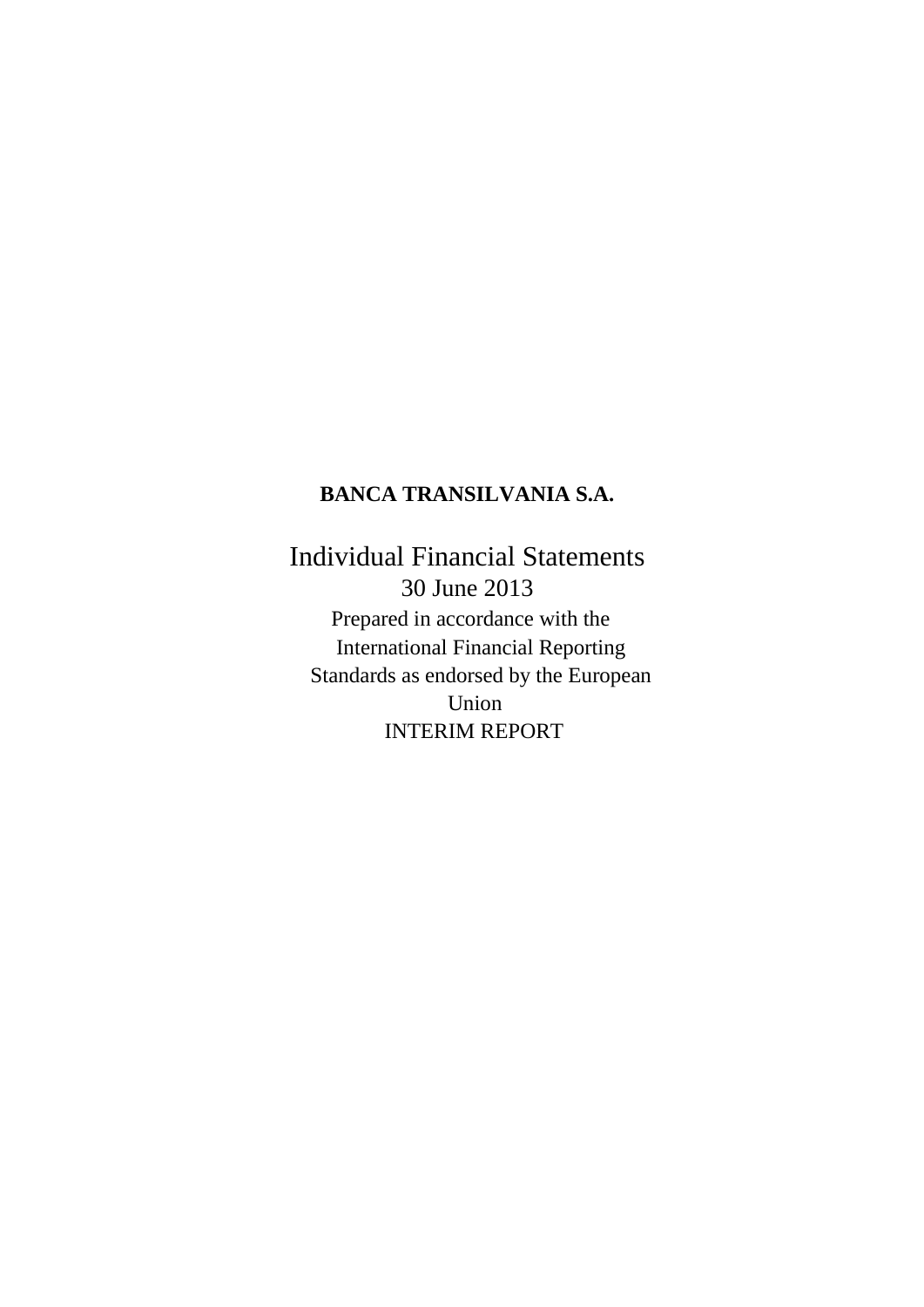# **CONTENT**

| Individual income statement                  |           |
|----------------------------------------------|-----------|
| Individual statement of comprehensive income | 4         |
| Individual statement of financial position   | 5         |
| Individual statement of changes in equity    | $6 - 7$   |
| Individual statement of cash flows           | $8 - 9$   |
| Notes to the individual financial statements | $10 - 33$ |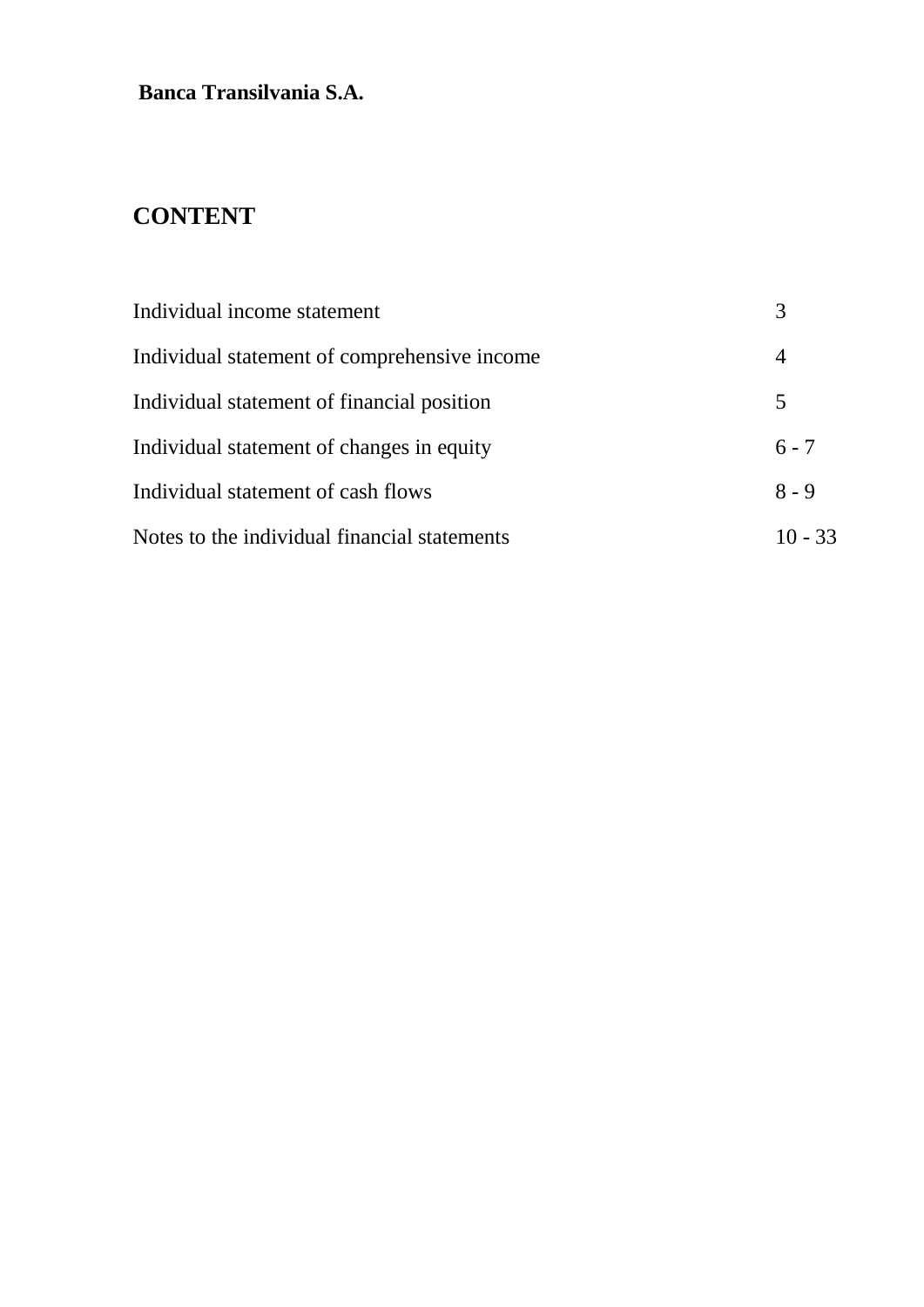# **Individual income statement**

### *As at June 30, 2013*

|                                                               | <b>Note</b>    | <b>June 2013</b> | June<br>2012   |
|---------------------------------------------------------------|----------------|------------------|----------------|
|                                                               |                | <b>RON</b> thd   | <b>RON</b> thd |
| Interest income                                               |                |                  | 1.002.13       |
|                                                               |                | 1.010.330        | $\tau$         |
| Interest expenses                                             |                | $-492.223$       | $-527.641$     |
| Net interest income                                           | $\overline{4}$ | 518.107          | 474.496        |
| Fee and commission income                                     |                | 199.264          | 232.391        |
| Fee and commission expenses                                   |                | $-31.910$        | $-27.108$      |
| Net fee and commission income                                 | 5              | 167.354          | 205.283        |
| Net trading income                                            | 6              | 59.921           | 65.724         |
| Deposit Guarantee Fund contribution                           |                | $-32.175$        | $-26.895$      |
| Other operating income                                        | $\tau$         | 20.343           | 26.663         |
| <b>Operating income</b>                                       |                | 733.550          | 745.271        |
| Personnel expenses                                            | 9              | $-200.442$       | $-190.048$     |
| Depreciation and amortization                                 | 19,2           |                  |                |
|                                                               | $\overline{0}$ | $-27.514$        | $-23.844$      |
| Other operating expenses                                      | 10             | $-155.146$       | $-155.439$     |
| <b>Operating expenses</b>                                     |                | $-383.102$       | $-369.331$     |
| Net impairment charges of financial assets and credit commit- |                |                  |                |
| ments                                                         | 8              | $-141.033$       | $-182.717$     |
| Profit before income tax                                      |                | 209.415          | 193.223        |
| Income tax expense                                            | 11             |                  |                |
|                                                               |                | $-29.230$        | $-13.604$      |
| Profit for the period                                         |                | 180.185          | 179.619        |
|                                                               |                | 0.0944           |                |
| <b>Basic earnings per share</b>                               |                |                  | 0,0989         |
| Diluted earnings per share                                    |                | 0.0944           | 0.0989         |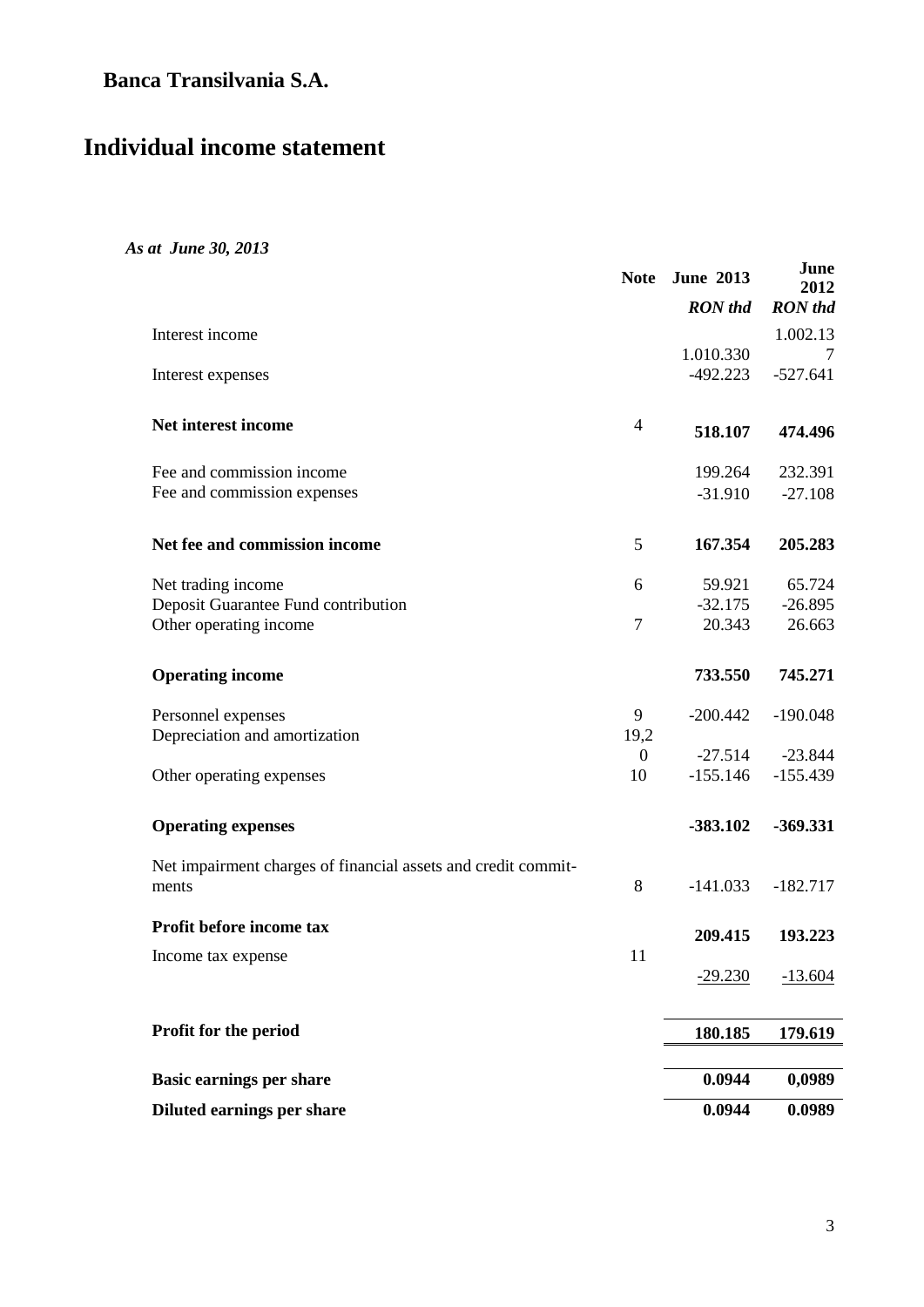# **Individual statement of comprehensive income**

*As at June 30, 2013*

|                                                                                           | <b>Note</b> | <b>June 2013</b> | <b>June 2012</b><br>RON thd. |
|-------------------------------------------------------------------------------------------|-------------|------------------|------------------------------|
| <b>Profit for the period</b>                                                              |             | 180.185          | 179.619                      |
| Other comprehensive income, net of income tax                                             |             |                  |                              |
| Fair values gains/(losses) from available for sale in-<br>vestments (net of deferred tax) |             | $-4.219$         | 56.553                       |
| Other comprehensive income, net of income tax                                             |             | $-27$            | $-105$                       |
| Total comprehensive income for the period                                                 |             | 175.939          | 236.067                      |

Luminta Runcan Mariana Ilea<br> *Deputy CEO* Deputy Mana

 $Deputy$  *Manager General Accounting Dept*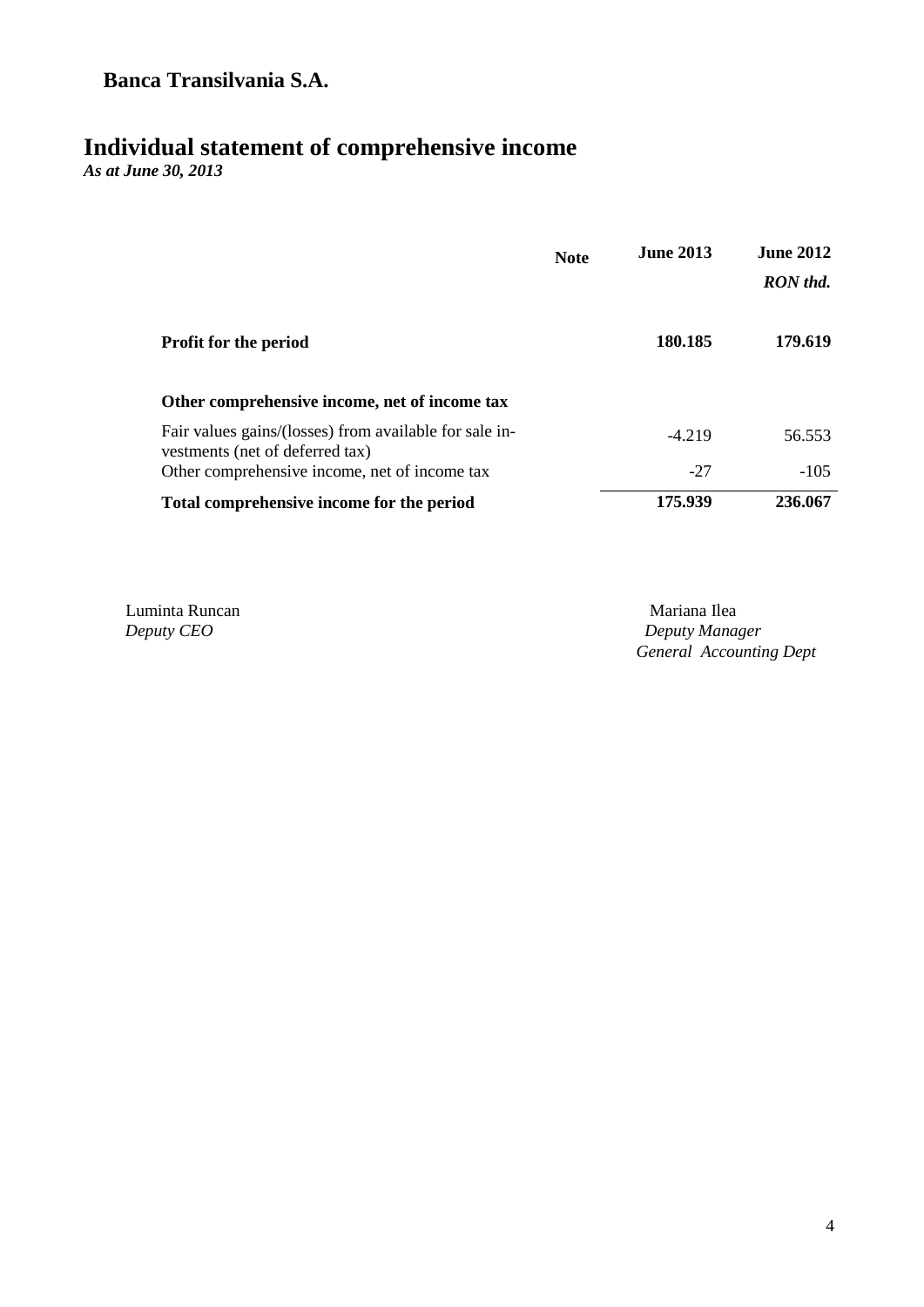# **Individual statement of financial position**

*as at June 30, 2013*

|                                               | <b>Note</b> | <b>June 2013</b><br>RON thd. | <b>December</b><br>RON thd. |
|-----------------------------------------------|-------------|------------------------------|-----------------------------|
| <b>Assets</b>                                 |             |                              |                             |
| Cash and cash equivalents                     | 12          | 4.800.518                    | 5.576.290                   |
| Placements with banks                         | 13          | 1.252.467                    | 1.304.788                   |
| Loans and receivables – securities            | 14          | 78.046                       | 78.326                      |
| Financial assets at fair value through profit |             |                              |                             |
| and loss                                      | 15          | 37.514                       | 39.179                      |
| Loans and advances to customers - net         | 16          | 15.532.794                   | 15.457.481                  |
| Loans and advances to customers - brut        | 16          | 17.724.776                   | 17.568.485                  |
| Provisions                                    | 16          | 2.191.982                    | 2.111.004                   |
| Investment securities, available for sale     | 17          | 7.760.496                    | 6.529.701                   |
| Tangible assets                               | 19          | 291.845                      | 290.006                     |
| Intangible assets                             | 20          | 82.336                       | 80.090                      |
| <b>Equity investments</b>                     | 18          | 74.053                       | 74.053                      |
| Other assets                                  | 22          | 212.349                      | 142.130                     |
| <b>Total assets</b>                           |             | 30.122.418                   | 29.572.044                  |
| <b>Liabilities</b>                            |             |                              |                             |
| Deposits from banks                           | 23          | 242.100                      | 45.953                      |
| Deposits from customers                       | 24          | 24.165.047                   | 23.232.922                  |
| Loans from banks and other financial institu- |             |                              |                             |
| tions                                         | 25          | 1.968.601                    | 2.969.302                   |
| Subordinated liabilities                      | 26          | 424.379                      | 288.810                     |
| Liabilities related to tax on profit          |             | 46.714                       | 28.228                      |
| Other liabilities                             | 27          | 403.400                      | 311.892                     |
| <b>Total liabilities</b>                      |             | 27.250.241                   | 26.877.107                  |
| <b>Equity</b>                                 |             |                              |                             |
| Share capital                                 | 28          | 2.292.937                    | 1.989.543                   |
| Retained earnings                             |             | 253.303                      | 376.144                     |
| <b>Own Shares</b>                             |             |                              | $-7.752$                    |
| Reevaluation reserve                          |             | 31.279                       | 38.125                      |
| Other reserves                                | 29          | 294.658                      | 298.877                     |
|                                               |             |                              |                             |
| <b>Total equity</b>                           |             | 2.872.177                    | 2.694.937                   |
| <b>Total liabilities and equity</b>           |             | 30.122.418                   | 29.572.044                  |

Luminta Runcan Mariana Ilea

*Deputy CEO Deputy Manager General Accounting Dept*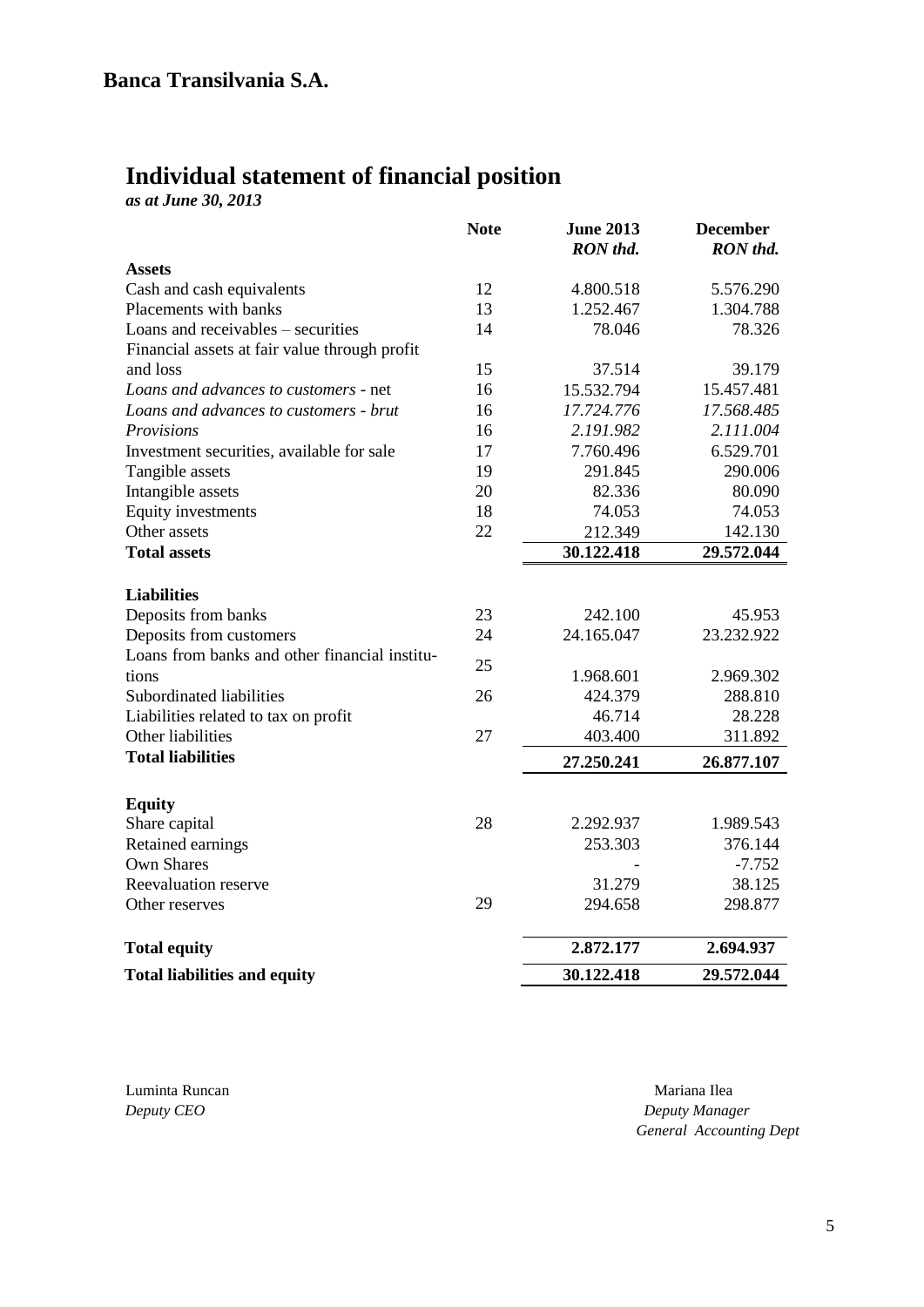# **Individual statement of changes in equity**

*As at June 30, 2013* 

| In RON thd.                                                                                        | <b>Share</b><br>capital | <b>Share</b><br>premiums | Own<br>shares            | <b>Revaluation</b><br>reserves | Other<br>reserves | <b>Retained</b><br>earnings | <b>Total</b> |
|----------------------------------------------------------------------------------------------------|-------------------------|--------------------------|--------------------------|--------------------------------|-------------------|-----------------------------|--------------|
| <b>Balance at December 31, 2012</b>                                                                | 1.989.543               |                          | $-7.752$                 | 38.125                         | 298.877           | 376.144                     | 2.694.937    |
| Total comprehensive income for the period<br>Profit for the period                                 |                         |                          |                          |                                |                   | 180.185                     | 180.185      |
| Other comprehensive income, net of income tax                                                      |                         |                          |                          |                                |                   |                             |              |
| Transfer from revaluation surplus to retained earnings                                             |                         |                          | $\overline{\phantom{a}}$ | $-1.840$                       | $\blacksquare$    | 1.840                       |              |
| Fair value change gains (losses) from available-for-sale financial assets<br>(net of deferred tax) |                         |                          |                          | $\overline{\phantom{a}}$       | $-4.219$          | $\overline{\phantom{a}}$    | $-4.219$     |
| Other comprehensive income items                                                                   |                         |                          |                          |                                |                   | $-27$                       | $-27$        |
| Total comprehensive income for the period                                                          |                         |                          |                          | $-1.840$                       | $-4.219$          | 181.998                     | 175.939      |
| Increase in share capital through incorporation of reserves from the statutory<br>profit           | 303.394                 |                          |                          |                                |                   | $-303.394$                  |              |
| Acquisitions of own shares                                                                         |                         |                          | $-11.755$                |                                |                   |                             | $-11.755$    |
| Other items                                                                                        |                         |                          |                          | $-5.006$                       |                   | $-282$                      | $-5.288$     |
| Distribution of own shares                                                                         |                         | $\overline{\phantom{a}}$ | 19.507                   |                                |                   | $-1.163$                    | 18.344       |
| <b>Total shareholders contributions</b>                                                            | 303.394                 |                          | 7.752                    | $-5.006$                       |                   | $-304.839$                  | 1.301        |
| <b>Balance at June 30, 2013</b>                                                                    | 2.292.937               | $\bf{0}$                 | $-0$                     | 31.279                         | 294.658           | 253.303                     | 2.872.177    |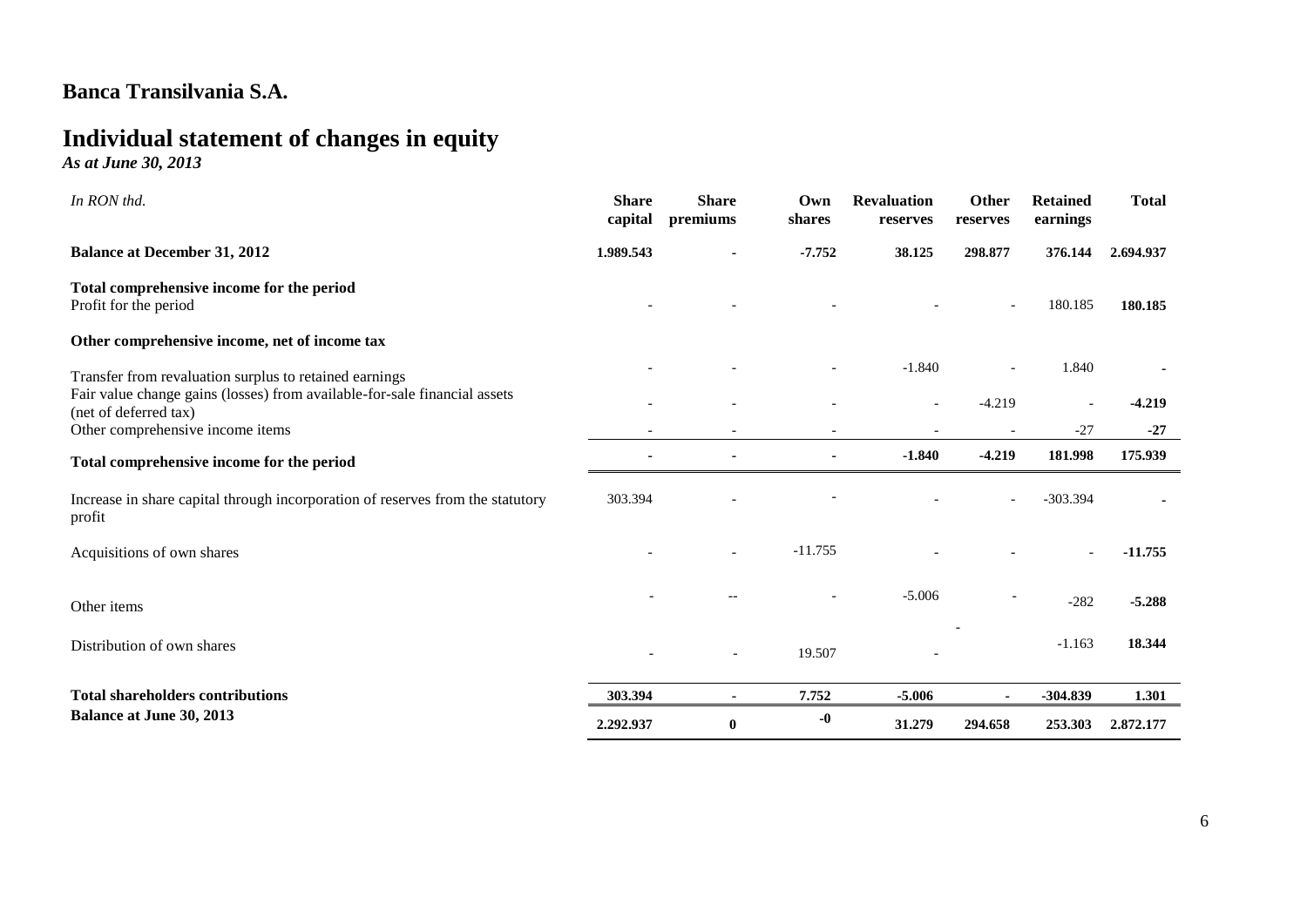# **Individual statement of changes in equity**

*For the year ended 31 December* 

| In RON thd.                                                                                        | <b>Share</b><br>capital | <b>Share</b><br>premiums | Own<br>shares            | <b>Revaluation</b><br>reserves | <b>Other</b><br>reserves | <b>Retained earn-</b><br>ings | <b>Total</b> |
|----------------------------------------------------------------------------------------------------|-------------------------|--------------------------|--------------------------|--------------------------------|--------------------------|-------------------------------|--------------|
| <b>Balance as at 31 December 2011</b>                                                              | 1.860.159               | 732                      | $-1.904$                 | 34.134                         | 191.700                  | 234.983                       | 2.319.804    |
| Total comprehensive income for the period<br>Profit for the year                                   |                         |                          |                          |                                |                          | 320.432                       | 320.432      |
| Other comprehensive income, net of income tax                                                      |                         |                          |                          |                                |                          |                               |              |
| Transfer from revaluation surplus to retained earnings                                             |                         |                          |                          | $-747$                         |                          | 747                           |              |
| Retained earnings                                                                                  |                         |                          | $\overline{\phantom{a}}$ | 4.738                          |                          | $\overline{\phantom{a}}$      | 4.738        |
| Fair value change gains (losses) from available-for-sale financial assets (net of<br>deferred tax) |                         |                          | $\overline{\phantom{a}}$ | $\overline{\phantom{a}}$       | 90.139                   | $\overline{\phantom{a}}$      | 90.139       |
| Other comprehensive income                                                                         |                         |                          |                          |                                |                          | $-33.652$                     | $-33.652$    |
| Total comprehensive income for the period                                                          |                         |                          | ۰.                       | 3.991                          | 90.139                   | 287.527                       | 381.657      |
| Increase in share capital through incorporation of<br>reserves from the profit                     | 128.652                 |                          |                          |                                |                          | $-128.652$                    |              |
| Acquisition of own shares                                                                          |                         | $\overline{a}$           | $-20.945$                |                                |                          | $\overline{\phantom{a}}$      | $-20.945$    |
| Increase in share capital through cash contribution                                                | 732                     | $-732$                   |                          |                                |                          |                               |              |
| Distribution to statutory reserves                                                                 |                         |                          |                          | $\overline{\phantom{a}}$       | 17.038                   | $-17.038$                     |              |
| Payments in the form of shares                                                                     | $\blacksquare$          | $\blacksquare$           | 15.097                   | $\blacksquare$                 | $\blacksquare$           | $-676$                        | 14.421       |
| <b>Total shareholders contributions</b>                                                            | 129.384                 | $-732$                   | $-5.848$                 | $\blacksquare$                 | 17.038                   | $-146.366$                    | $-6.524$     |
| <b>Balance at 31 December 2012</b>                                                                 | 1.989.543               | $\blacksquare$           | $-7.752$                 | 38.125                         | 298.877                  | 376.144                       | 2.694.937    |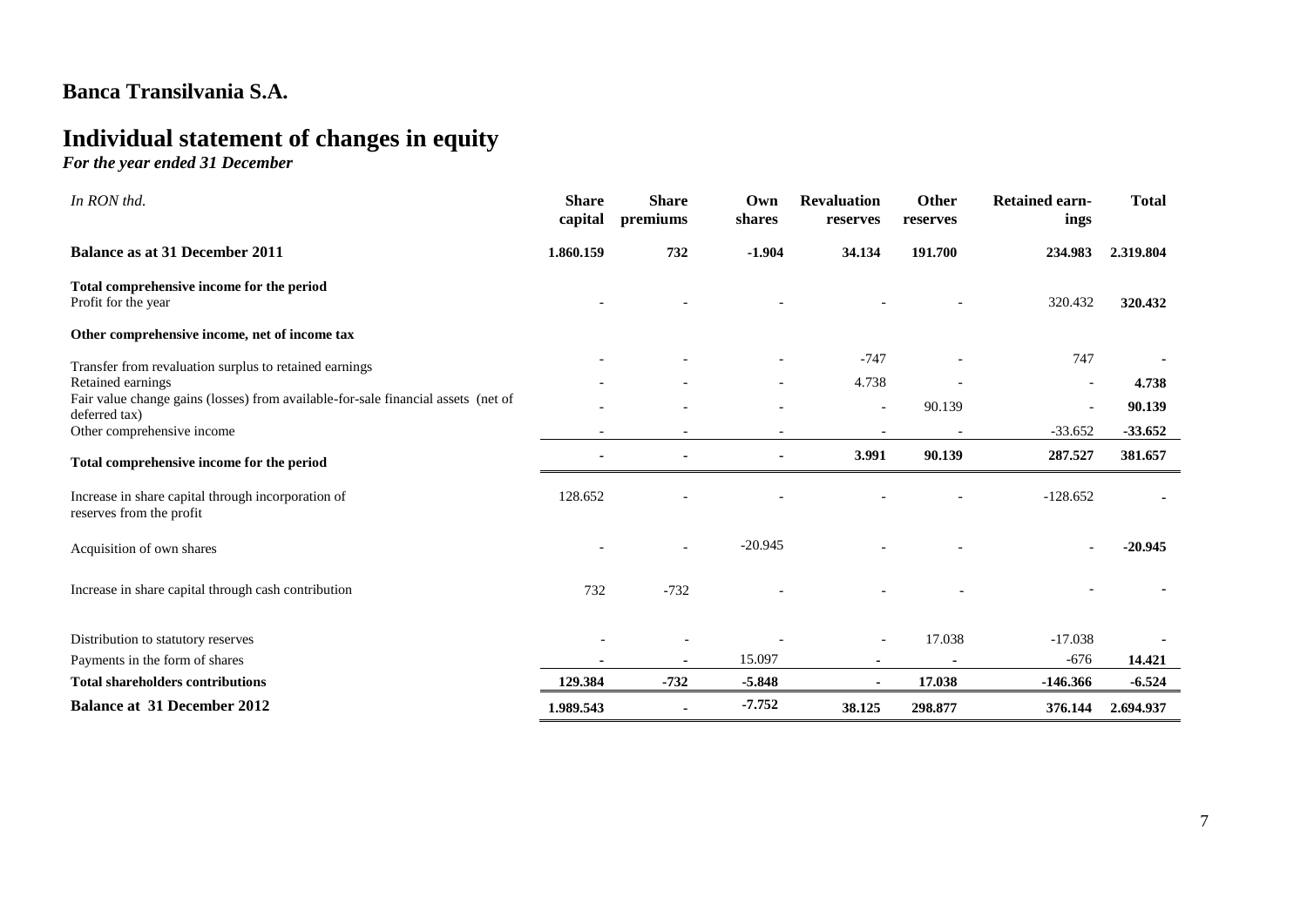# **Consolidated cash flow statement**

### *As at June 30, 2013*

| In RON thd.                                                             | <b>Note</b> | 30 June<br>2013 | 30 June<br>2012 |
|-------------------------------------------------------------------------|-------------|-----------------|-----------------|
|                                                                         |             |                 |                 |
| Cash flow from/ (used in) operating activities<br>Profit for the period |             | 180.185         | 179.619         |
|                                                                         |             |                 |                 |
| <b>Adjustments for:</b>                                                 |             |                 |                 |
| Depreciation and amortization                                           | 19,20       | 27.514          | 23.844          |
| Impairments and write-offs of financial assets                          | 8           | 141.599         | 179.215         |
| Fair value adjustment of financial assets at fair value through         |             |                 |                 |
| profit and loss                                                         |             | 1.693           | $-6.638$        |
| Income tax expense                                                      | 11          | 29.230          | 13.604          |
| Other adjustments                                                       |             | $-68.207$       | $-28.926$       |
|                                                                         |             |                 |                 |
| Net profit adjusted with non-monetary elements                          |             | 312.014         | 360.718         |
| Changes in operating assets and liabilities                             |             |                 |                 |
| Change in investment securities                                         |             | $-1.206.329$    | $-1.561.604$    |
| Change in deposits and placements to banks                              |             | $-39.712$       | 243.574         |
| Change in loans and advances to customers                               |             | $-131.564$      | $-1.174.313$    |
| Change in financial assets at fair value through profit and loss        |             | $-28$           | 94.138          |
| Change in other assets                                                  |             | $-85.008$       | $-45.941$       |
| Change in deposits from banks                                           |             | 195.879         | 9.055           |
| Change in deposits from clients                                         |             | 955.653         | 1.895.115       |
| Change in other liabilities                                             |             | 105.453         | 118.407         |
| Income tax collected / paid                                             |             | $-13.256$       | $-39.489$       |
| Net cash from/ (used in) operating activities                           |             | 93.102          | $-100.340$      |
|                                                                         |             |                 |                 |
| Cash flow from / (used in) investing activities                         |             |                 |                 |
| Net acquisitions of tangible and intangible assets                      |             | $-28.604$       | $-26.248$       |
| Acquisition of participations                                           |             |                 | $-10$           |
| Dividends collected                                                     |             | 141             | 140             |
| Net cash flow from/(used in) investing activities                       |             | $-28.463$       | $-26.118$       |
| Cash flow from /(used in) financing activities                          |             |                 |                 |
| Net proceeds/(payments) from loans from banks and other finan-          |             |                 |                 |
| cial institutions, subordinated liabilities and debt securities issued  |             | $-879.269$      | 885.965         |
| Proceeds from investments held to maturity                              |             |                 | 780             |
| Treasury payments                                                       |             | $-11.755$       | $-13.193$       |
| Net cash flow from/ (used in) financing activities                      |             | $-891.024$      | 873.552         |
|                                                                         |             |                 |                 |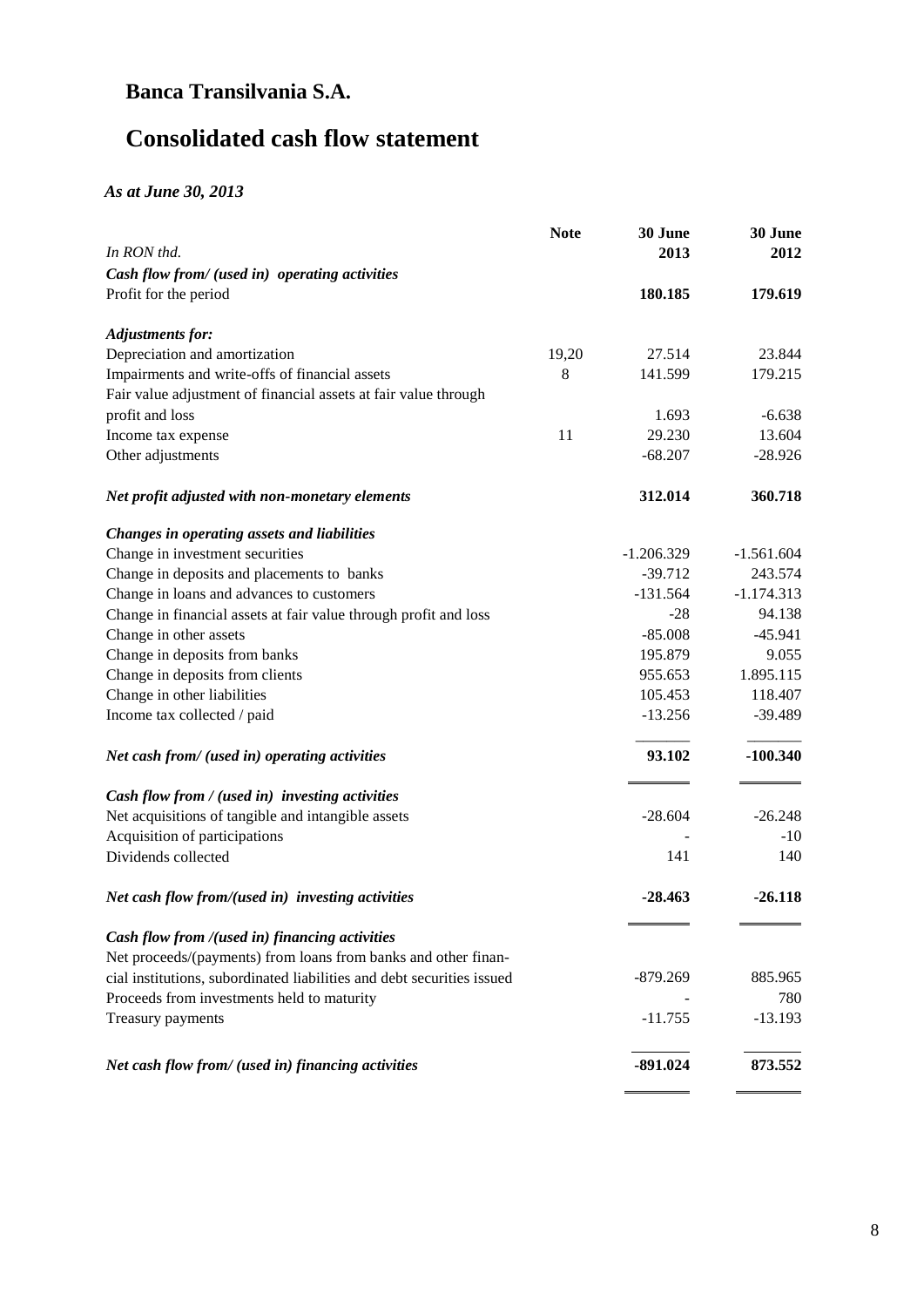# **Consolidated cash flow statement (continued***)*

*As at June 30, 2013*

| In RON thd.                                        | 30 June 2013 | <b>30 June 2012</b> |
|----------------------------------------------------|--------------|---------------------|
| Net increase/decrease in cash and cash equivalents | $-826.385$   | 747.094             |
| Cash and cash equivalents at 1 January             | 6.879.478    | 5.019.370           |
| Cash and cash equivalents at end of period         | 6.053.093    | 5.766.464           |
|                                                    |              |                     |

### *Reconciliation of cash and cash equivalents with the individual statement of financial position*

| In RON thd.                                                                                              | <b>Note</b> | 30 June 2013                       | 30 June<br>2012                    |
|----------------------------------------------------------------------------------------------------------|-------------|------------------------------------|------------------------------------|
| Cash and cash equivalents<br>Placements with banks, less than 3 months maturity<br>Less accrued interest | 12          | 4.800.518<br>1.256.312<br>$-3.737$ | 4.435.660<br>1.332.708<br>$-1.904$ |
| Cash and cash equivalents in the cash flow statement                                                     |             | 6.053.093                          | 5.766.464                          |

### *Cash flows from operating activities include*

| In RON thd.        | 30 June 2013 | 30 June 2012 |
|--------------------|--------------|--------------|
| Interest collected |              |              |
|                    | 1.000.418    | 947.318      |
| Interest paid      | 472.173      | 529.280      |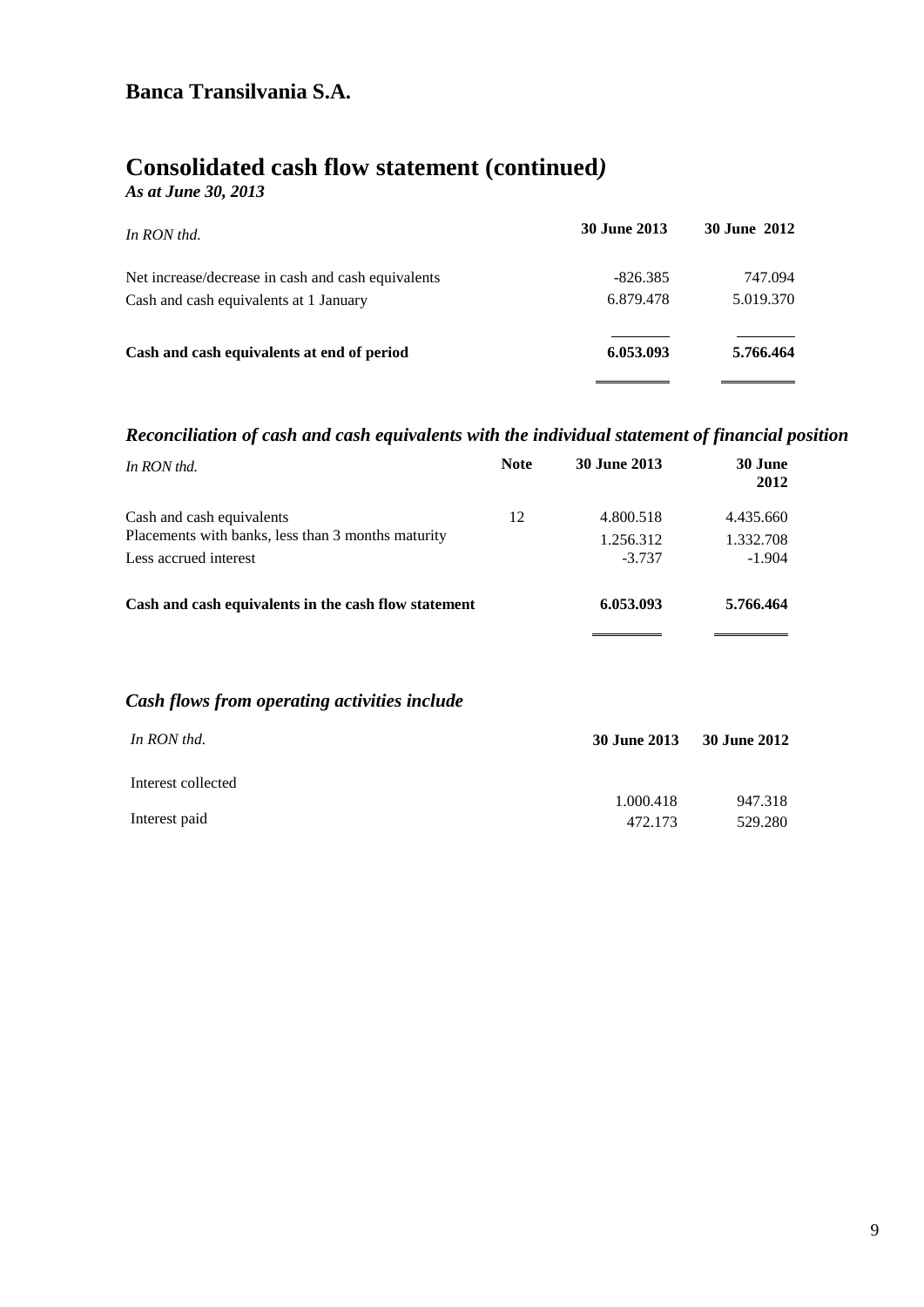### **Notes to the individual financial statements 1. Reporting entity an basis of presentation**

### **a) Reporting entity**

Banca Transilvania S.A. was incorporated in Romania in 1993 and is licensed by the National Bank of Romania to conduct banking activities. The Bank started its activity in 1994 and its main operations involve banking services for corporate and individuals. The Bank carries its activity through its business place in Cluj-Napoca and, 63 branches, 442 agencies and 32 bank units, 10 medical divisions and 1 regional center located in Bucharest. (2012: 63 branches, 445 agencies, 31 bank units, 10 Healthcare Division units and 1 regional center located in Bucharest) throughout the country and in Cyprus (a branch and an agency). The Bank accepts deposits and grants loans, carries out funds transfers in Romania and abroad, exchanges currencies and provides banking services for its corporate and retail customers.

The Bank's number of employees as at June 30, 2013 was 6,798 (31 December 2012: 6,780).

The registered address of the Bank is 8 George Baritiu Street, Cluj-Napoca, Romania.

The structure of the equity holders of the Bank is presented below:

|                                                           | 30 June | 31 December |
|-----------------------------------------------------------|---------|-------------|
|                                                           | 2013    | 2012        |
| European Bank for Reconstruction and Development ("EBRD") | 14,61%  | 14,61%      |
| Romanian individuals                                      | 21,15%  | 23,06%      |
| Romanian companies                                        | 24,59%  | 26,32%      |
| Foreign individuals                                       | 2,27%   | 2,84%       |
| Foreign companies                                         | 37,38%  | 33,17%      |
| <b>Total</b>                                              | 100%    | 100%        |

The Bank's shares are listed on the Bucharest Stock Exchange and are traded under the symbol TLV.

#### **b) Statement of compliance**

The individual financial statements of the Bank have been prepared in accordance with the International Financial Reporting Standards ("IFRS") as endorsed by the European Union, effective at the Bank's reporting date, 30 June 2013.

Starting with 1 January 2012,as laid down in the NBR's Chairman Order No. 27/2010, the Bank applies the IFRS standards endorsed by the European Union as the legal reporting base.

#### **c) Basis of evaluation**

The consolidated financial statements of the Bank are prepared on a fair value basis: assets and liabilities held at fair value through profit and loss and available-for-sale instruments, except for those for which a reliable measure of fair value is not available.

Other financial assets and liabilities and non-financial assets and liabilities are stated at amortized cost, revaluated amount or historical cost.

#### **d) Functional and presentation currency**

The individual financial statements are presented in Romanian lei "RON", which is the Bank's functional and presentation currency, rounded to the nearest thousand.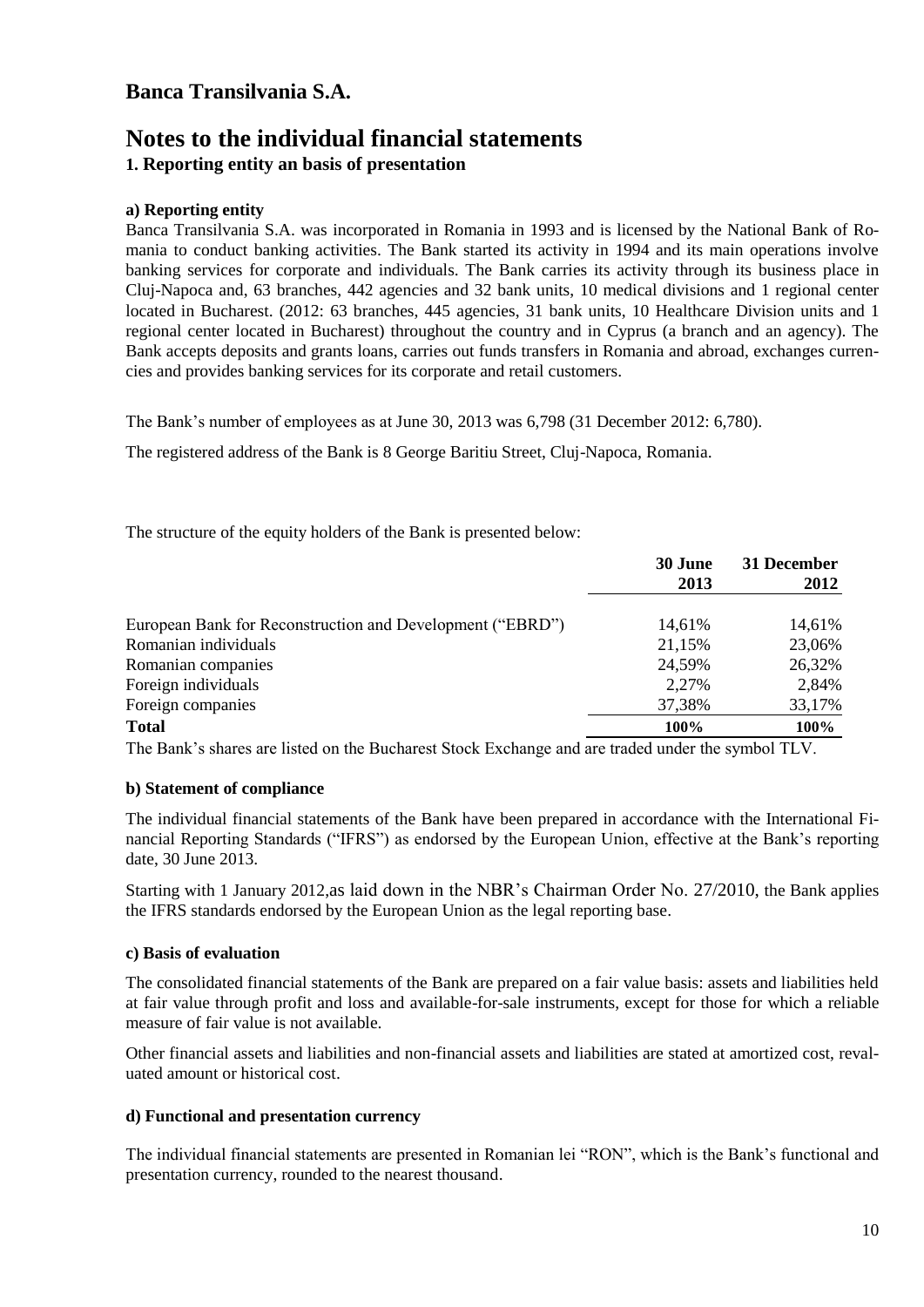## **Notes to the individual financial statements**

### **2. Methods and significant accounting policies**

The methods and significant accounting policies have been consistently applied by the Bank throughout the presented periods within these individual financial statements.

### **a) Foreign currency transactions**

### *i) Foreign currency transactions*

Transactions in foreign currencies are booked in RON at the official exchange rate at the dates of the transaction. Monetary assets and liabilities denominated in foreign currencies at the date of the individual statement of financial position are retranslated to the functional currency at the exchange rate at that date.

Non-monetary assets and liabilities that are measured in terms of historical cost in a foreign currency are translated using the exchange rate at the date of the transaction. Non-monetary assets and liabilities denominated in foreign currencies that are stated at fair value are translated to the functional currency at the exchange rate valid at the date when the fair value is determined

### *ii) Translation of foreign currency operations*

The result and financial position of foreign operations with a have a functional currency different from the currency of the Bank are translated into the functional currency as follows:

- assets and liabilities, both monetary and non-monetary, of this entity have been translated at the closing  $\bullet$ rate at the date of the financial individual statement;
- income and expenses items of these operations have been translated at the average exchange rate of the period, as an estimated for the exchange rates from the dates of the transactions; and
- all resulting exchange differences have been classified as equity until the disposal of the investment.

The exchange rates of major foreign currencies were:

| Currency          | <b>30 June 2013</b> | 31 December     | <b>Fluctuation</b> |  |
|-------------------|---------------------|-----------------|--------------------|--|
|                   |                     | 2012            | $\frac{0}{0}$      |  |
| Euro (EUR)        | 1: LEU 4.4588       | 1: LEU $4,4287$ | 0,68%              |  |
| US American (USD) | 1: LEU $3,4151$     | 1: LEU $3,3575$ | 1.72%              |  |

#### **b) Accounting method for the effect of hyperinflation**

According to IAS 29 and IAS 21, the financial statements of an entity whose functional currency is the currency of a hyperinflationary economy should be stated in terms of the measuring unit current at the date of the individual statement of financial position i.e. non-monetary items are restated using a general price index from the date of acquisition or contribution.

#### **c) Interest income and expenses**

Interest income and expenses related to financial investments are recognized in the income statement at amortized cost using the effective interest rate method.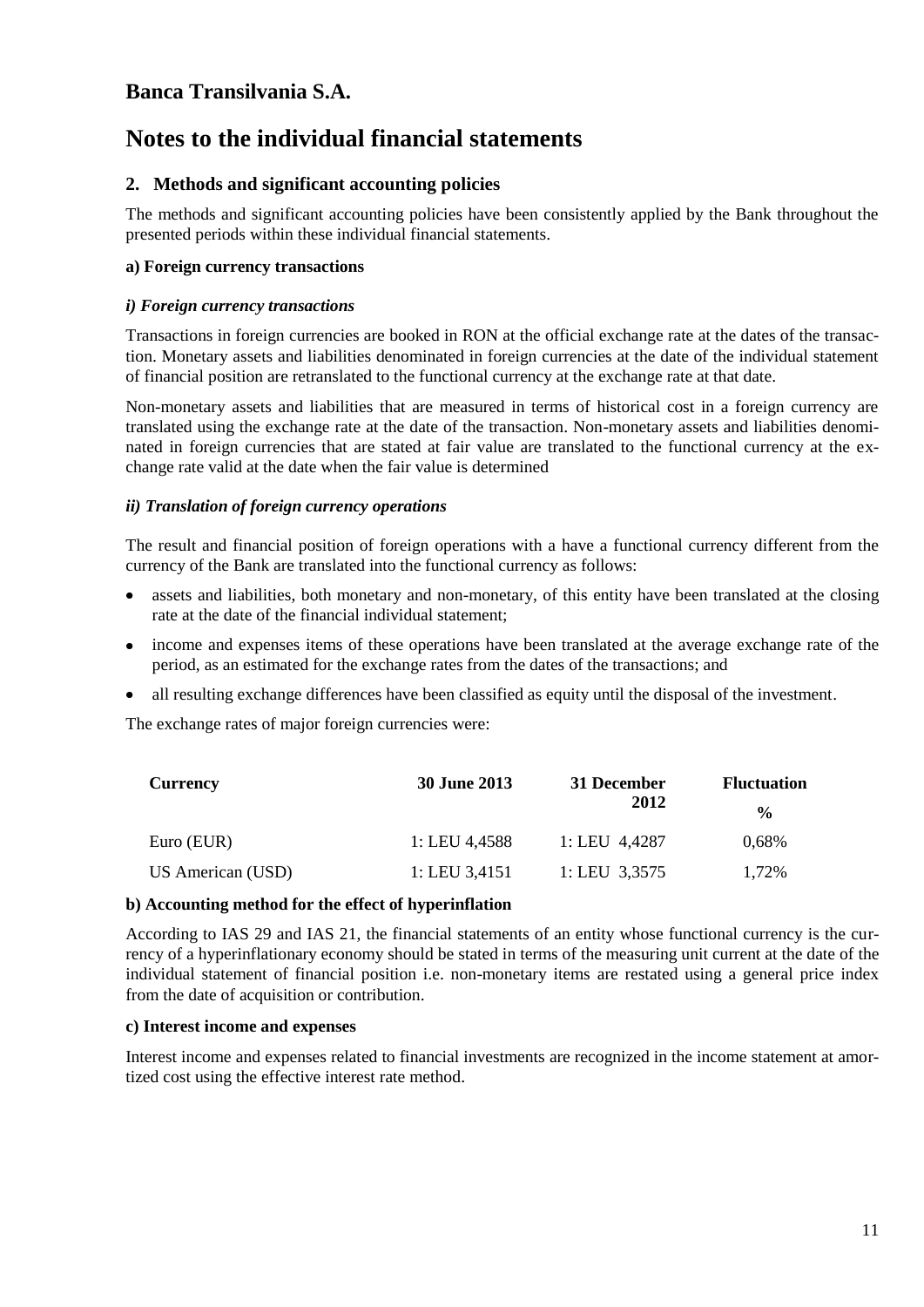## **Notes to the individual financial statements**

### **2. Significant accounting policies (continued***)*

### **d) Fee and commission income**

Fees and commissions resulted from financial services offered by the Bank: loan granting, commitment fees, card fees, cash management services, brokerage services, investment advice and financial planning, investment banking services, and asset management services.

Fee and commission directly attributable to the financial asset or liability origination (both income and expense) are included in the measurement of the effective interest rate.

Other fee and commission income arising from financial services delivered by the Bank including investment management, brokerage and account services fees is recognized in the income statement as service when provided. Other fees and commission expenses refer mainly to the trade fees and services which are recognized in the income statement the moment the services are performed.

### **e) Net trading income**

Net trading income represents the difference between the gain and loss related to the trading assets and liabilities and includes all fair value changes realized and unrealized as well as net foreign exchange differences.

### **f) Dividends**

Dividend income is recognized in the income when the right to receive income is established.

### **g) Lease payments**

Payments made under operating leases are recognized in profit or loss on a straight-line basis over the term of the lease.

### **h) Income tax**

Income tax for the year comprises current and deferred tax. Income tax is recognized in the income statement except to the extent that it relates to items recognized directly in equity, in which case it relates to equity elements.

Current tax is the expected tax payable on the taxable income for the year, using tax rates enacted or substantially enacted at the balance sheet date, and any adjustment to tax payable in respect of prior periods.

The amount of deferred tax provided is based on the expected manner of realization or settlement of the carrying amount of assets and liabilities, using tax rates enacted or substantively enacted at the date of the consolidated statement of financial position.

The tax rate used to calculate the current and deferred tax position at June 30, 2013 is 16% (31 December 2012: 16%).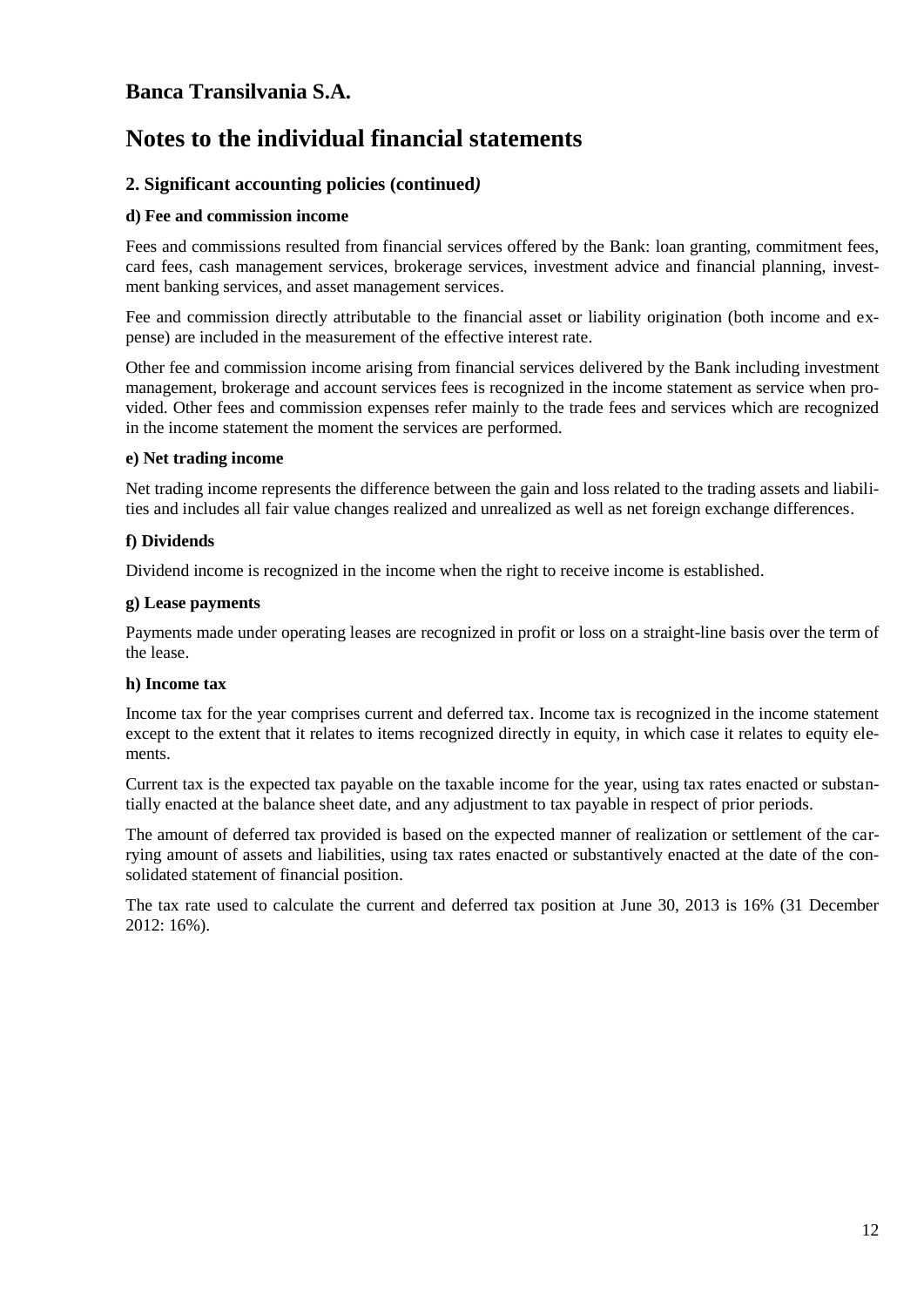## **Notes to the individual financial statements**

### **2. Significant accounting policies (continued***)*

### **i) Financial assets and liabilities**

### *(i) Classifications*

The Bank classifies its financial assets and liabilities in the following categories:

*Financial assets or financial liabilities at fair value through profit or loss*. This category has two subcategories: financial assets or financial liabilities held for trading, and financial instruments designated at fair value through profit or loss at initial recognition. A financial instrument is classified in this category if acquired mainly for the purpose of short term profit or if it was designated by management in this category . *Loans and receivables* are non-derivative financial assets with fixed or determinable payments that are not quoted in an active market, other than those that the Bank intends to sell immediately or in the near term, those that the Bank, upon initial recognition, designates at fair value through profit and loss, those that the Bank, upon initial recognition, designates as available for sale or those for which the holder may not recover substantially all of its initial investment, due to credit deterioration. Loans and receivables comprise loans and advances to banks and customers and net lease investments.

*Held-to-maturity investments* are non-derivative financial assets with fixed or determinable payments and fixed maturities that the Bank's management has the positive intention and ability to hold to maturity. *Available-for-sale financial assets* are those financial assets that are designated as available for sale or are not classified as loans and advances, held-to-maturity investments or financial assets at fair value through profit or loss.

### *(ii) Recognition*

Financial assets and financial liabilities are initially recognized at fair value plus, in case of financial assets and financial liabilities not carried at fair value through profit or loss, directly attributable transaction costs.

### *(iii) Derecognition*

The Bank derecognizes a financial asset when the contractual rights to the cash flows from the asset expire, or it transfers the rights to receive the contractual cash flows on the financial asset in a transaction in which substantially all the risks and rewards of ownership of the financial asset are transferred.

The Bank derecognizes a financial liability when its contractual obligations are discharged or cancelled or expire.

### *(iv) Offsetting*

Financial assets and liabilities are offset and the net amount reported in the statement of financial position when and only when there is a legally enforceable right to set off the recognized amounts and there is an intention to settle on a net basis, or realize the asset and settle the liability simultaneously.

#### *(v) Amortized cost measurement*

The amortized cost of a financial asset or liability is the amount at which the financial asset or liability is measured at initial recognition, minus principal repayments, plus or minus the cumulative amortization using the effective interest method of any difference between the initial amount recognized and the maturity amount, less any reduction for impairment.

#### *(vi) Fair value measurement*

Fair value is the amount for which an asset could be exchanged, or a liability settled, between knowledgeable, willing parties in an arm's length transaction on the measurement date.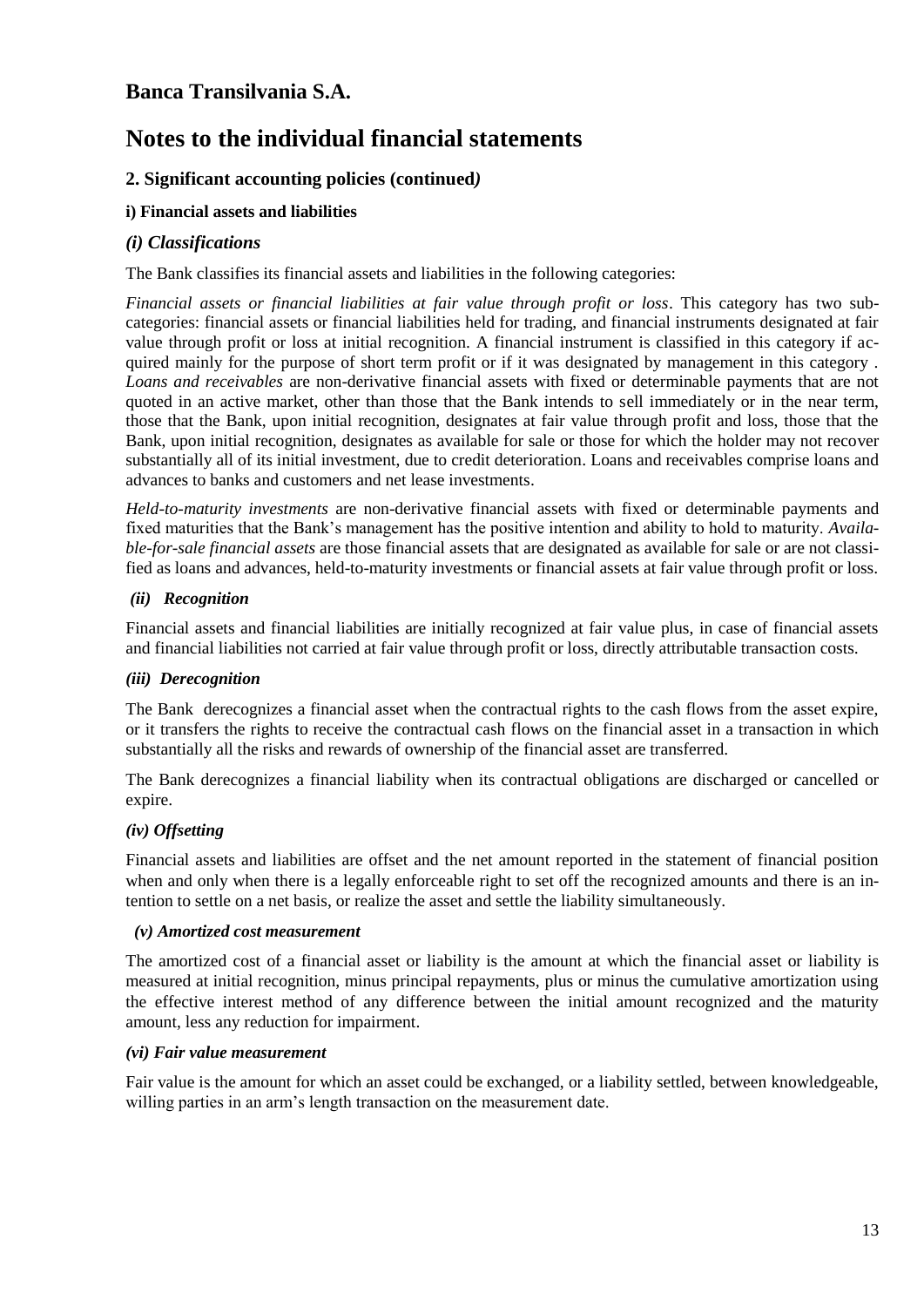## **Notes to the individual financial statements**

### **2. Significant accounting policies (continued***)*

### *(vii) Identification and measurement of impairment*

At each balance sheet date the Bank assesses whether there is objective evidence that financial assets not carried at fair value through profit or loss are impaired. Financial assets or a group of financial assets are impaired when objective evidence demonstrates that a loss event has occurred after the initial recognition of the asset ("loss generating event"), and that the loss event has an impact on the future cash flows on the asset that can be estimated reliably.

If there is objective evidence that an impairment loss on financial assets carried at amortized cost has been incurred, the amount of the loss is measured as the difference between the asset's carrying amount and the present value of estimated future cash flows discounted at the financial asset's original effective interest rate (i.e. the effective interest rate computed at initial recognition).

If during a future period, an event that took place after the date of the impairment recognition generates decrease in the impairment expense, the formerly recognized impairment loss is reversed either directly or through the adjustment of an impairment account. The impairment decrease is recognized through profit and loss.

### *Loans and advances to customers*

The Bank, based on its internal impairment assessment methodology included observable data on the following loss events, as objective evidence that loans and advances to customers or groups of customers are impaired:

(a) significant financial difficulty of the borrower determined in accordance with the Bank's internal rating system;

(b) a breach of contract, such as a default or delinquency in interest or principal payments of the borrowers (individually and in the same group of borrowers);

(c) the lender, for economic or legal reasons relating to the borrower's or lessee's financial difficulty, granting to the borrower a concession that the lender would not otherwise consider such as the rescheduling of the interest or principal payments;

(d) is becoming probable that the borrower will enter bankruptcy or other financial reorganization;

(e) credible information indicating a measurable decrease in the estimated future cash flows of a group of financial assets from the date of the initial recognition, regardless of the fact that the decrease cannot be identified for each asset, including:

- *i)* unfavorable change in the payment behavior of the Bank's debtors, or
- *ii*) national or local economic circumstances that can be correlated to the loss / depreciation of the Bank's assets.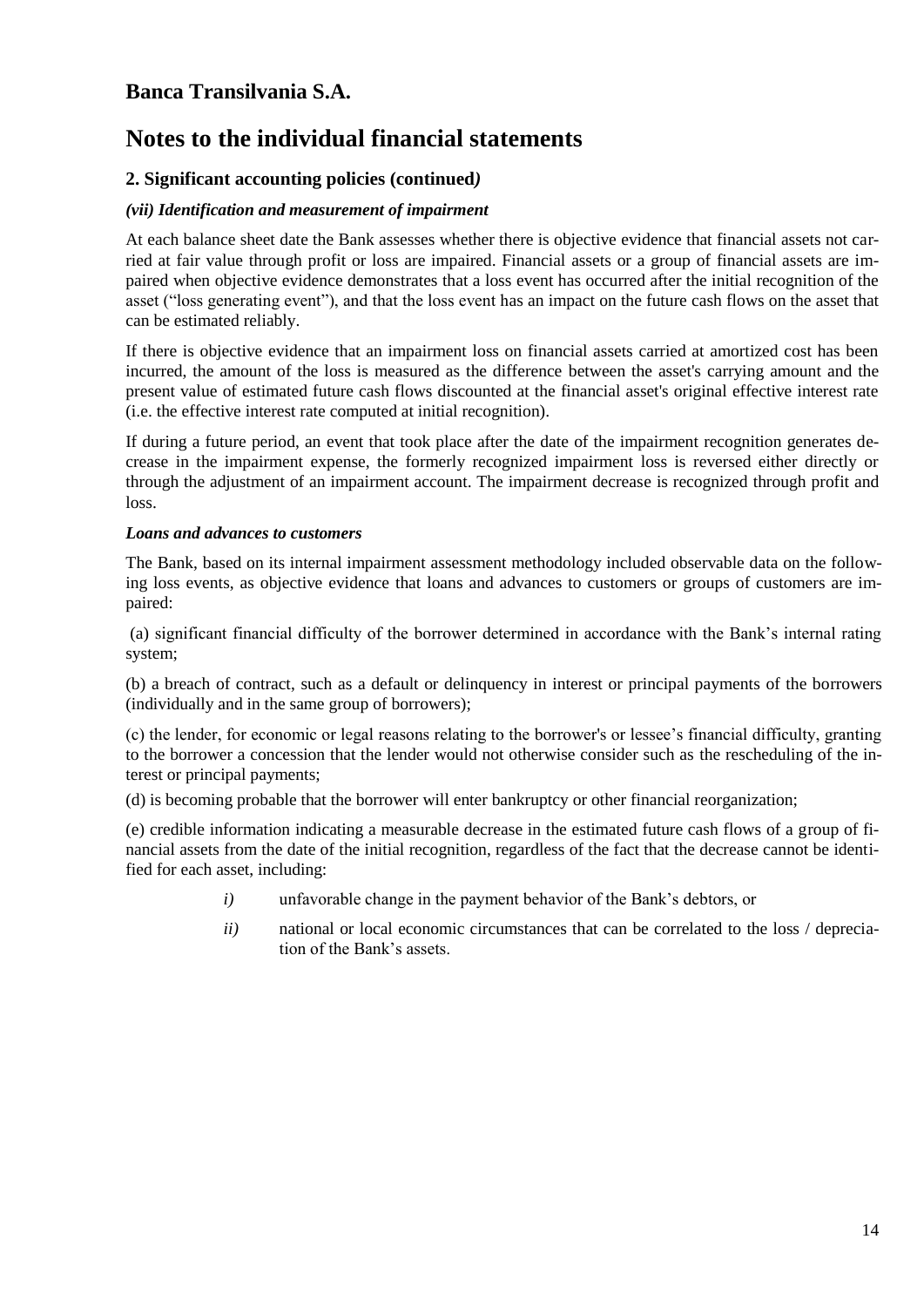## **Notes to the individual financial statements**

### **2. Significant accounting policies (continued***)*

### **i) Financial assets and liabilities (continued***)*

### *(vii) Identification and measurement of impairment (continued)*

The Bank regularly reviews the methodology and assumptions used to estimate future cash flows to reduce differences between estimated and actual losses.

### *Available for sale financial assets*

For financial assets classified as available-for-sale, when a decline in the fair value of an available-for-sale financial asset has been recognized directly in equity and there is objective evidence that the asset is impaired, the cumulative loss that had been recognized directly in equity shall be released directly from equity and recognized in profit or loss even though the financial asset has not been derecognize.

### *Financial assets carried at cost*

If there is objective evidence that an impairment loss has been incurred on an unquoted equity instrument that is not carried at fair value because its fair value cannot be reliably measured, or on a derivative asset that is linked to and must be settled by delivery of such an unquoted equity instrument, the amount of the impairment loss is measured as the difference between the carrying amount of the financial asset and the present value of estimated future cash flows discounted at the current market rate of return for a similar financial asset. Such impairment losses are not reversed through income statement.

### **j) Cash and cash equivalents**

Cash and cash equivalents comprise: cash on hand, unrestricted balances held at the National Bank of Romania and highly liquid financial assets with original maturities of less than three months, which are subject to significant risk of fair value modification.

### **k) Trading assets and liabilities**

Trading assets and liabilities are those assets and liabilities that the Bank acquires or incurs principally for the purpose of selling or repurchasing in the near term, or holds as part of a portfolio that is managed together for short-term profit or position taking.

### **l) Derivatives**

### *(i) Derivatives held for risk management purposes*

Derivatives held for risk management purposes include all derivative assets and liabilities that are not classified as trading assets or liabilities. Derivatives held for risk management purposes are measured at fair value in the individual statement of the financial position.

#### **m) Loans and advances**

Loans and advances are non-derivative financial assets with fixed or determinable payments that are not quoted in an active market and that the Bank does not intend to sell immediately or in the near term.

Loans and advances are stated at net value after the deducting of the provision for impairment.

#### **n) Investment securities**

Investment securities are initially measured at fair value plus incremental direct transaction costs and subsequently accounted for, depending on their classification as either held-to-maturity, fair value through profit and loss or available-for-sale.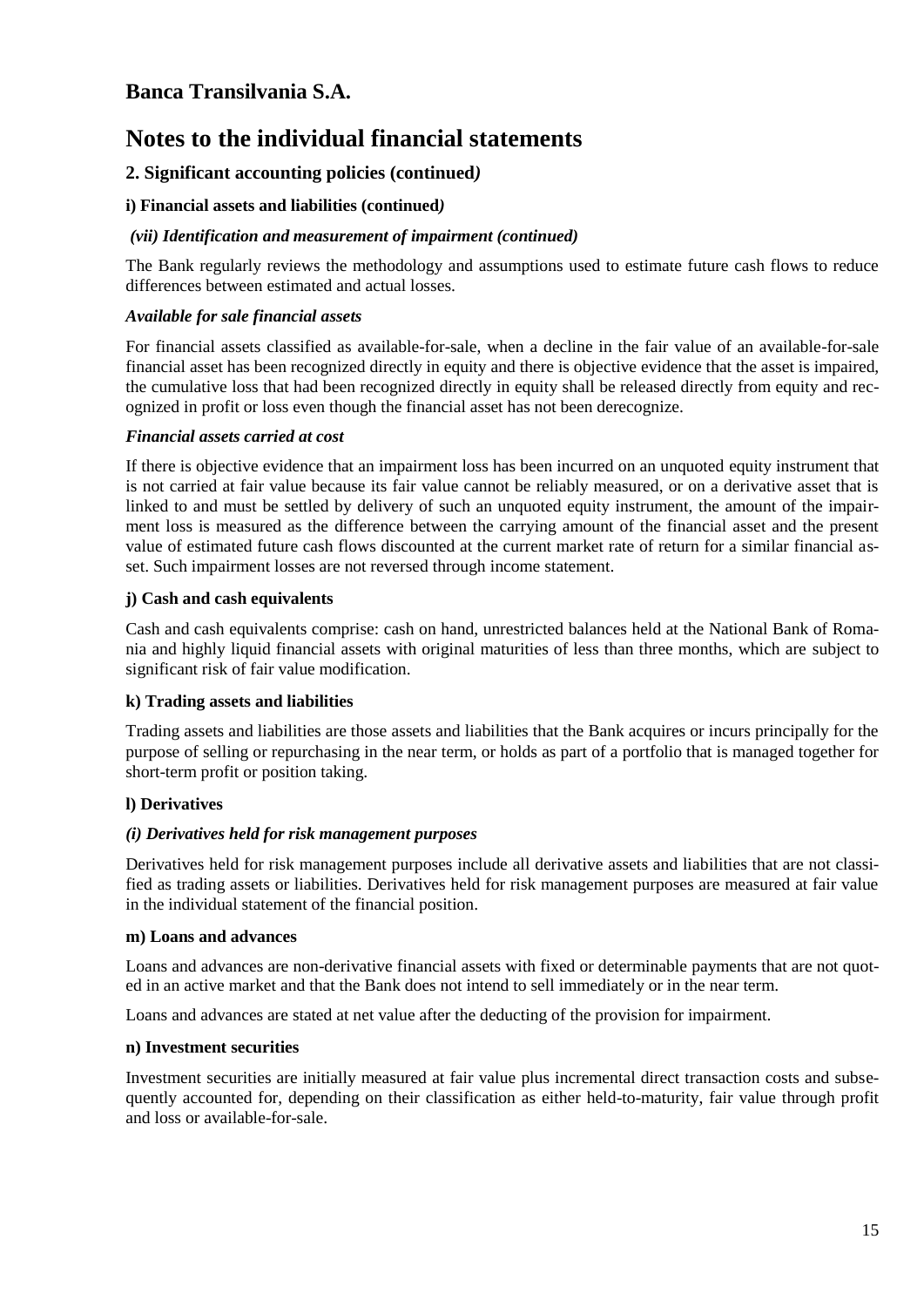## **Notes to the individual financial statements**

### **2. Significant accounting policies (continued***)*

### **n) Investment securities (continued)**

#### *(i) Held to maturity*

Held-to-maturity investments are carried at amortized cost using the effective interest method.

### *(ii) Fair value through profit and loss*

The Bank carries some investment securities at fair value, with changes recognized immediately in profit or loss.

### *(iii) Available for sale*

Debt securities such as treasury bills issued by the Government of Romania are classified as available-for-sale assets.

Other securities such as investments in unit funds are classified as available-for-sale assets and are carried at their market prices.

Other equity investments in listed or unlisted companies are classified as available-for-sale assets and are carried at the fair value. Where no reliable estimate of fair value is available, equity investments are stated at restated cost less impairment.

### **o) Property and equipment**

#### *(i) Recognition and measurement*

Items of property and equipment are stated at their cost or revalued amount less accumulated depreciation value and impairment losses. Capital expenditure on property and equipment in the course of construction is capitalized and depreciated once the assets enter into use.

#### *(iii) Depreciation*

Depreciation is charged to the income statement on a straight-line basis over the estimated useful lives of each part of an item of property, plant and equipment. Leased assets are depreciated over the shorter of the lease term and their useful lives. Land do not depreciate.

The estimated useful lives are as follows:

| <b>Buildings</b>                 | 50 years       |
|----------------------------------|----------------|
| Leasehold improvements (average) | 7 years        |
| Computers                        | 4 years        |
| Furniture and equipment          | $3 - 24$ years |
| Vehicles                         | $4 - 5$ years  |

The leasehold improvements are depreciated over the rental contract period, which varies between 1 and 52 years. Depreciation methods, useful lives and residual values are reassessed at the reporting date.

#### **p) Intangible assets**

#### *Software*

Amortization is recognized in income statement on a straight-line basis over the estimated useful life of the software, from the date that it is available for use. The estimate useful life of software is three years.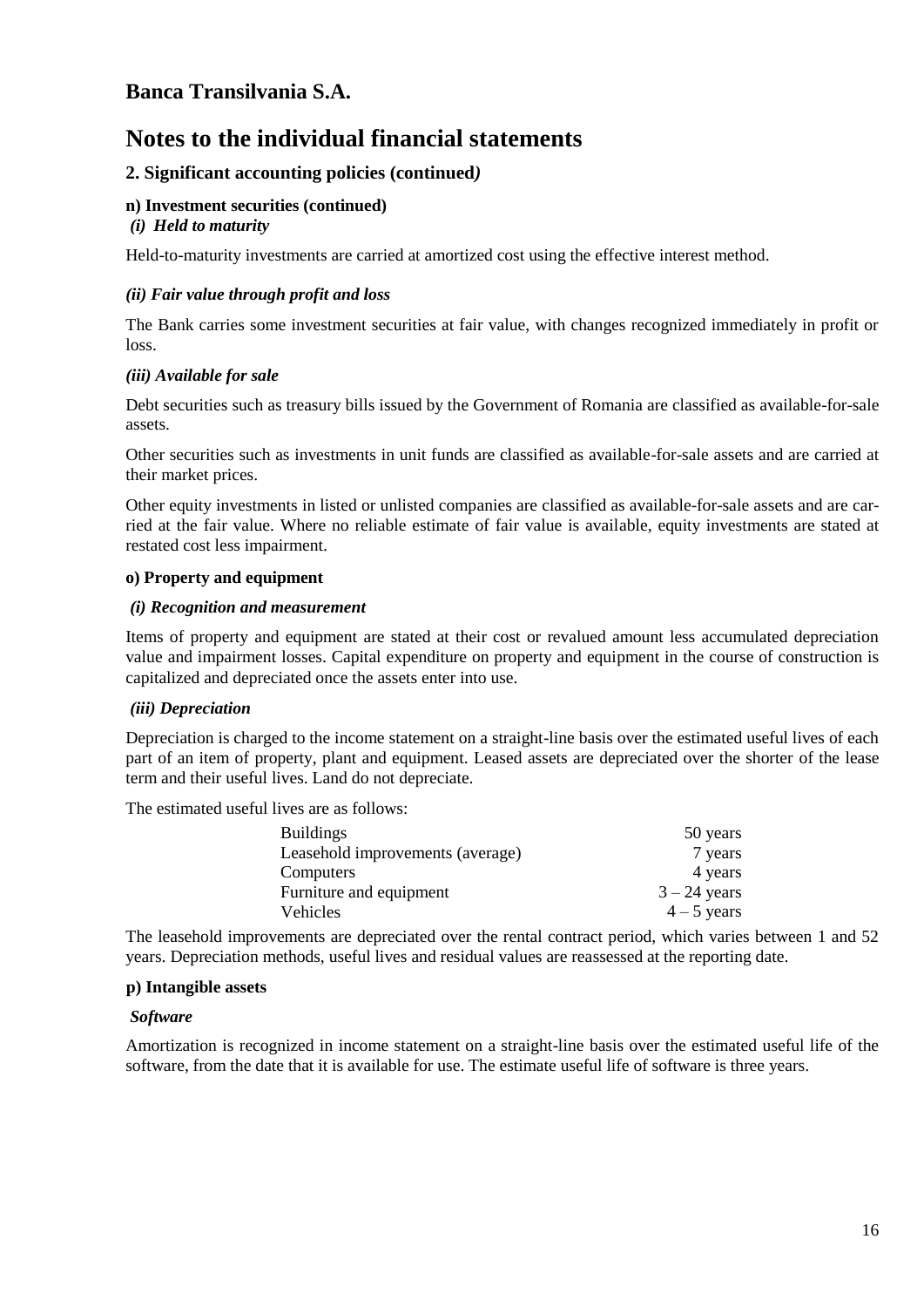## **Notes to the individual financial statements**

### **2. Significant accounting policies (continued***)*

### **r) Impairment of non-financial assets**

An impairment loss is recognized if the carrying amount of an asset or its cash-generating unit exceeds its recoverable amount.

The recoverable amount of an asset or cash-generating unit is the greater of its value in use and its fair value less costs to sell.

### **s) Deposits from customers**

Deposits from customers are initially measured at fair value plus transaction costs, and subsequently measured at amortized cost using the effective interest method.

### **t) Debt securities issued and loans from banks and other financial institutions**

Borrowings such as loans from banks and other financial institutions and debt securities issued are recognized initially at fair value, as collections from those instruments (fair value of consideration received) net of transaction costs occurred. Debt securities and loans from banks and other financial institutions are subsequently stated at amortized cost.

### **u) Provisions**

A provision is recognized in the consolidate statement of financial position when the Bank has a present legal or constructive obligation as a result of a past event, and it is probable that an outflow of economic benefits will be required to settle the obligation.

### **v) Financial guarantees**

Financial guarantees are contracts that require the Bank to make specified payments to reimburse the holder for a loss it incurs because a specified debtor fails to make payment when due in accordance with the terms of a debt instrument.

#### **x) Employee benefits**

### *(i) Short term benefits*

Short-term employee benefits include wages, salaries, bonuses and social security contributions. Short-term employee benefits are recognized as expense when services are rendered.

### *(ii) Defined contribution plans*

The Bank, in the normal course of business makes payments to the Romanian State funds on behalf of its employees for pension, health care and unemployment benefit. All relevant contributions to the Romanian State pension plan are recognized as an expense in the income statement as incurred. The Bank does not have any further obligations.

### *(iii) Other benefits*

Based on the mandate granted by shareholders, the Bank's Board of Directors decides with regards to the number of shares included in the employee fidelity plan. The fair value as at the grant date of share-based compensation awards - stock options – granted to employees is recognized as personnel expenses, with a corresponding increase in equity, over the period when the employees become unconditionally entitled to the awards. The amount recognized as an expense is adjusted to reflect the value of awards for which the related service and non-market related performance conditions are expected to be met, so that the amount ultimately recognized as an expense is based on the number of awards that meet the related service and non-market related performance conditions at the vesting date.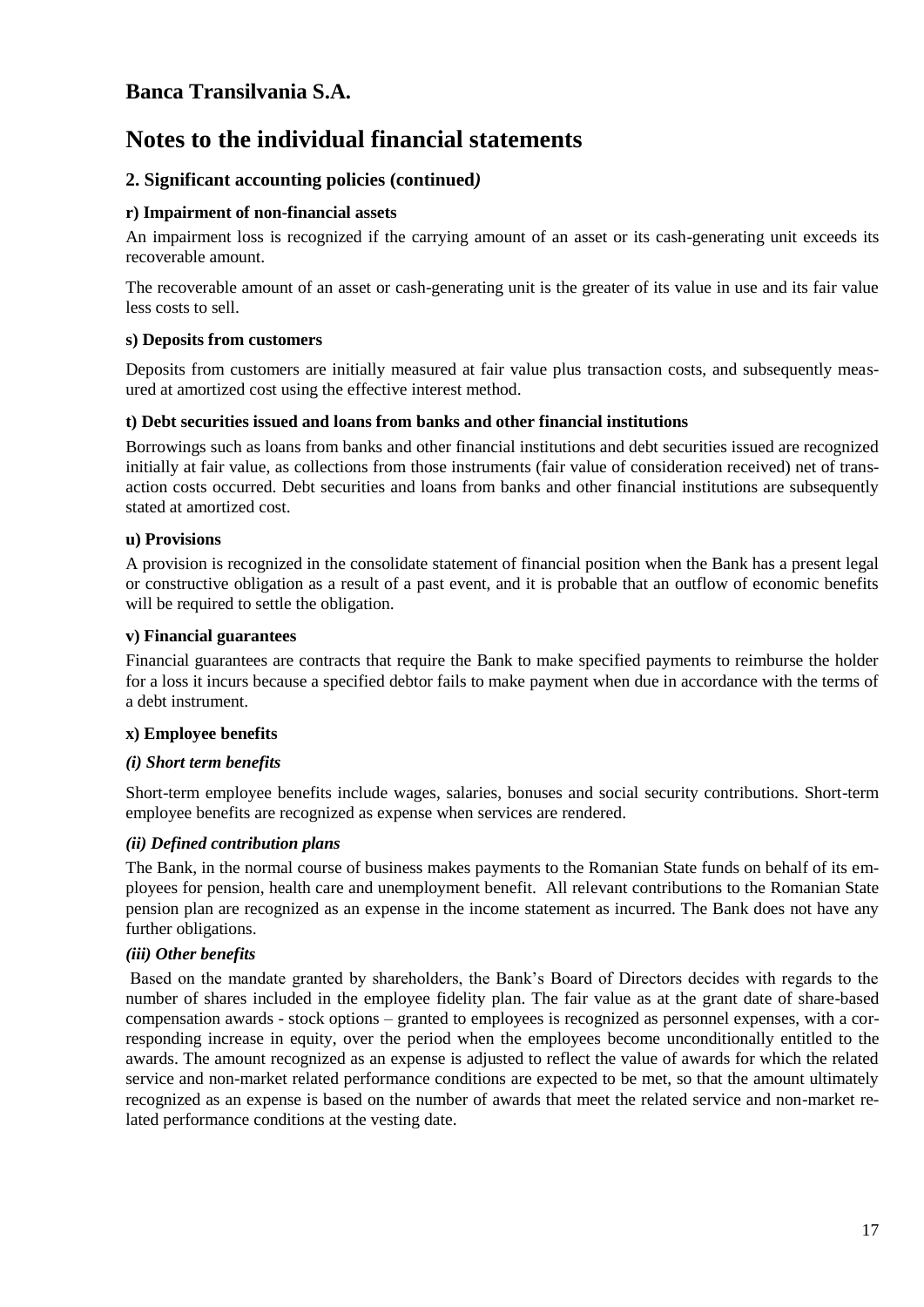## Notes to the individual financial statements

### **2. Significant accounting policies (continued***)*

### **y) Earnings per share**

The Bank presents basic and diluted earnings per share ("EPS") data for its ordinary shares. Basic EPS is calculated by dividing the profit or loss attributable to ordinary shareholders of the Bank by the weighted average number of ordinary shares outstanding during the period. Diluted EPS is determined by adjusting the profit or loss attributable to ordinary shareholders and the weighted average number of ordinary shares outstanding for the effect of all dilutive potential ordinary shares, which comprise convertible notes and share options granted to employees.

### **aa) Own shares**

Own equity instruments required (treasury shares) are deducted from equity. No gain or loss is recognized in the income statement on the purchase, sale, issue or cancellation of the Bank's own equity instruments.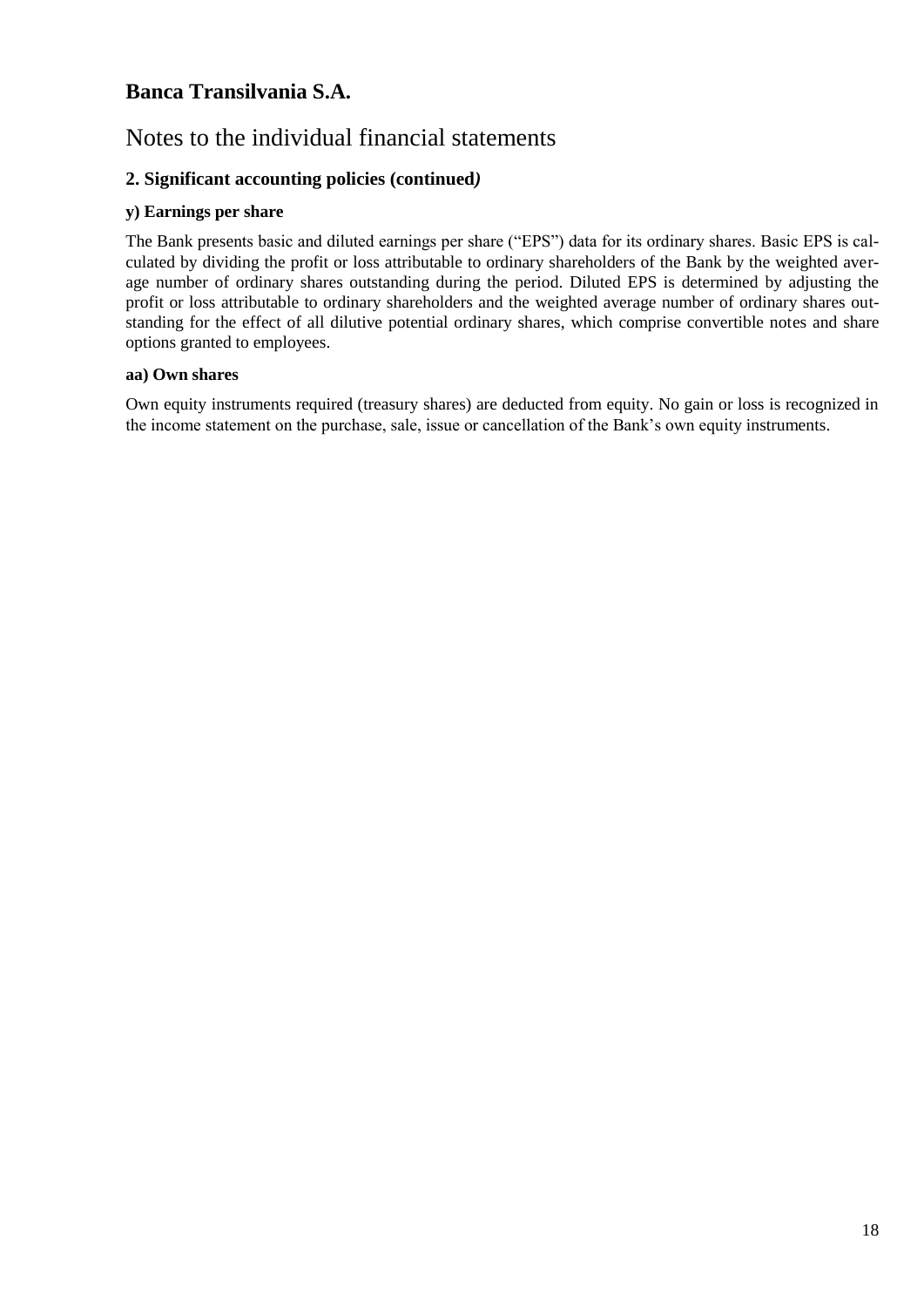# **Notes to the individual financial statements**

### **3. Financial assets and liabilities**

### *Accounting classifications and fair values*

| In RON thd.                                       | <b>Note</b> | <b>Financial assets at fair</b><br>value through profit<br>and loss | <b>Held to maturity</b>  | Loans and receiva-<br>bles | <b>Available for sale</b> | Amortized<br>cost        | <b>Total accounting</b><br>value | <b>Fair value</b> |
|---------------------------------------------------|-------------|---------------------------------------------------------------------|--------------------------|----------------------------|---------------------------|--------------------------|----------------------------------|-------------------|
| 30 June 2013                                      |             |                                                                     |                          |                            |                           |                          |                                  |                   |
| <b>Financial assets</b>                           |             |                                                                     |                          |                            |                           |                          |                                  |                   |
| Cash and cash equivalents                         | 12          | $\overline{\phantom{0}}$                                            | $\overline{\phantom{0}}$ |                            | $\sim$                    | 4.800.518                | 4.800.518                        | 4.800.518         |
| Placements with banks                             | 13          |                                                                     |                          |                            | $\sim$                    | 1.252.467                | 1.252.467                        | 1.252.467         |
| Loans and receivables – securities                | 14          |                                                                     |                          |                            | $\overline{\phantom{0}}$  | 78.046                   | 78.046                           | 78.046            |
| Securities held for trading and derivatives       | 15          | 37.514                                                              | $\overline{\phantom{0}}$ |                            |                           | $\overline{\phantom{a}}$ | 37.514                           | 37.514            |
| Loans and advances to customers                   | 16          | $\overline{\phantom{a}}$                                            | $\overline{\phantom{a}}$ | 15.532.794                 | $\overline{\phantom{a}}$  | $\overline{\phantom{a}}$ | 15.532.794                       | 15.532.794        |
| Investments securities                            | 17          | $\overline{\phantom{0}}$                                            |                          |                            | 7.760.496                 | $\overline{\phantom{a}}$ | 7.760.496                        | 7.760.496         |
| <b>Total financial assets</b>                     |             | 37.514                                                              | $\blacksquare$           | 15.532.794                 | 7.760.496                 | 6.131.031                | 29.461.835                       | 29.461.835        |
| <b>Financial Liabilities</b>                      |             |                                                                     |                          |                            |                           |                          |                                  |                   |
| Deposits from banks                               | 23          | $\overline{\phantom{0}}$                                            |                          |                            | $\overline{\phantom{a}}$  | 242.100                  | 242.100                          | 242.100           |
| Deposits from customers                           | 24          |                                                                     |                          |                            | $\overline{\phantom{a}}$  | 24.165.047               | 24.165.047                       | 24.183.782        |
| Loans from banks and other financial institutions | 25          |                                                                     |                          |                            | $\overline{\phantom{0}}$  | 1.968.601                | 1.968.601                        | 1.968.601         |
| Other subordinated loans                          | 26          | $\overline{\phantom{0}}$                                            | $\overline{\phantom{0}}$ |                            | $\overline{\phantom{0}}$  | 424.379                  | 424.379                          | 424.379           |
| <b>Total financial liabilities</b>                |             |                                                                     |                          |                            | $\sim$                    | 26.800.127               | 26.800.127                       | 26.818.862        |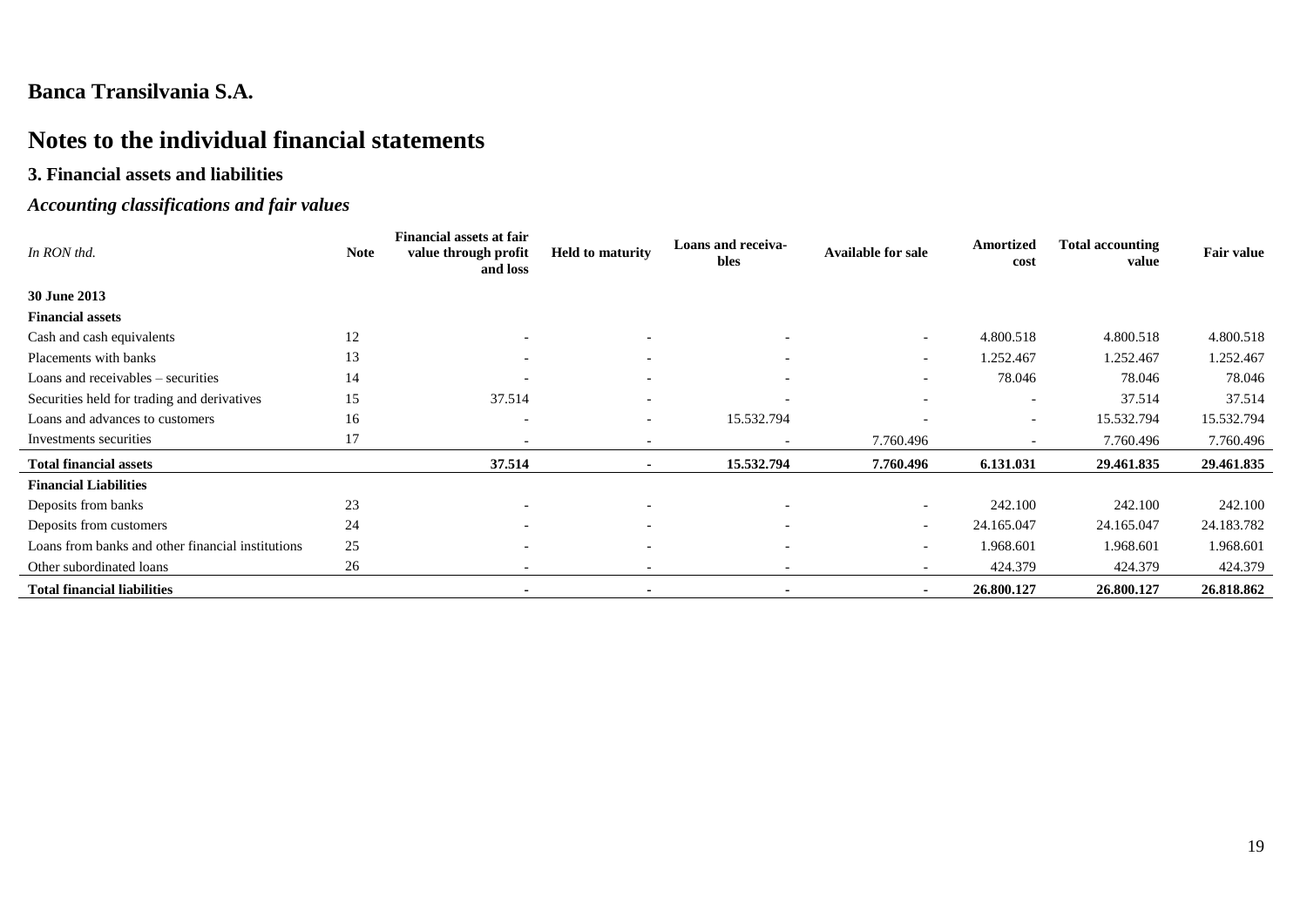# **Notes to the individual financial statements**

### **3. Financial assets and liabilities** *(continued)*

### *Accounting classifications and fair values*

| In RON thd                                        | <b>Note</b> | <b>Financial assets at</b><br>fair value through<br>profit and loss | <b>Held to</b><br>maturity | <b>Loans</b> and<br>receivables | <b>Available for sale</b> | <b>Amortized</b><br>cost | <b>Total</b><br>accounting<br>value | <b>Fair value</b> |
|---------------------------------------------------|-------------|---------------------------------------------------------------------|----------------------------|---------------------------------|---------------------------|--------------------------|-------------------------------------|-------------------|
| 31 December 2012                                  |             |                                                                     |                            |                                 |                           |                          |                                     |                   |
| <b>Financial assets</b>                           |             |                                                                     |                            |                                 |                           |                          |                                     |                   |
| Cash and cash equivalents                         | 15          | $\overline{\phantom{a}}$                                            |                            |                                 | $\overline{\phantom{a}}$  | 5.576.290                | 5.576.290                           | 5.576.290         |
| Placements with banks                             | 16          | $\overline{\phantom{0}}$                                            | $\overline{\phantom{a}}$   |                                 | $\sim$                    | 1.383.114                | 1.383.114                           | 1.383.114         |
| Financial assets at fair value through profit and | 17          |                                                                     |                            |                                 |                           |                          |                                     |                   |
| loss                                              |             | 39.179                                                              | $\overline{\phantom{a}}$   |                                 |                           | $\overline{\phantom{a}}$ | 39.179                              | 39.179            |
| Loans and advances to customers                   | 18          |                                                                     | $\overline{\phantom{a}}$   | 15.457.481                      |                           | $\overline{\phantom{a}}$ | 15.457.481                          | 15.457.481        |
| Investments securities                            | 19          | $\overline{\phantom{a}}$                                            | $\overline{\phantom{a}}$   |                                 | 6.529.701                 | $\overline{\phantom{a}}$ | 6.529.701                           | 6.529.701         |
| <b>Total financial assets</b>                     |             | 39.179                                                              | $\blacksquare$             | 15.457.481                      | 6.529.701                 | 6.959.404                | 28.985.765                          | 28.985.765        |
| <b>Financial Liabilities</b>                      |             |                                                                     |                            |                                 |                           |                          |                                     |                   |
| Deposits from banks                               | $25\,$      |                                                                     |                            |                                 | $\overline{\phantom{a}}$  | 45.953                   | 45.953                              | 45.953            |
| Deposits from customers                           | 26          |                                                                     |                            |                                 |                           | 23.232.922               | 23.232.922                          | 23.238.176        |
| Loans from banks and other financial institu-     | 27          |                                                                     |                            |                                 |                           |                          |                                     |                   |
| tions                                             |             | $\overline{\phantom{0}}$                                            | $\overline{\phantom{a}}$   |                                 | $\sim$                    | 2.969.302                | 2.969.302                           | 2.969.302         |
| Other subordinated loans                          | 28          | $\overline{\phantom{a}}$                                            | $\overline{\phantom{a}}$   |                                 | $\overline{\phantom{a}}$  | 288.810                  | 288.810                             | 288.810           |
| <b>Total financial liabilities</b>                |             | $\blacksquare$                                                      |                            |                                 | . .                       | 26.536.987               | 26.536.987                          | 26.542.241        |
| 31 December 2012                                  |             |                                                                     |                            |                                 |                           |                          |                                     |                   |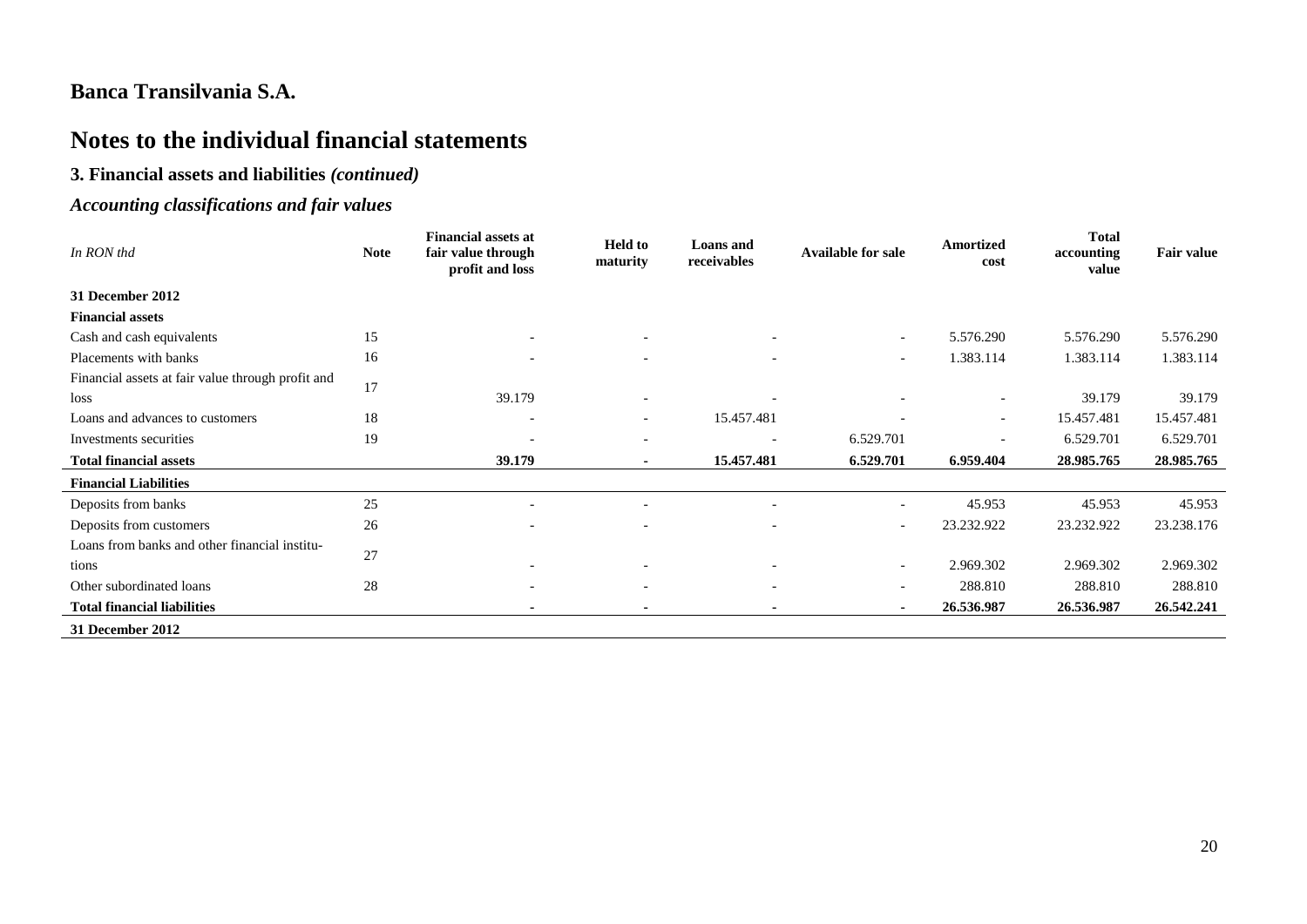### **4. Net interest income**

| RON thd.                                              | 30 June<br>2013 | <b>30 June</b><br>2012 |
|-------------------------------------------------------|-----------------|------------------------|
| <b>Interest income</b>                                |                 |                        |
| Loans and advances to customers                       | 725.750         | 701.196                |
| Current accounts held with banks                      | 15.533          | 18.598                 |
| Held-for-trading securities                           | 256.245         | 268.544                |
| Placements with banks                                 | 12.802          | 13.799                 |
| Total interest income                                 | 1.010.330       | 1.002.137              |
| Interest expense                                      |                 |                        |
| Deposits from customers                               | 440.115         | 456.719                |
| Loans from banks and other financial institutions and |                 |                        |
| issued bonds                                          | 49.612          | 64.285                 |
| Deposits from banks                                   | 2.496           | 6.637                  |
| Total interest expense                                | 492.223         | 527.641                |
| Net interest income                                   | 518.107         | 474.496                |

## **5. Net fee and commission income**

| RON thd.                                 | 30 June<br>2013 | 30 June<br>2012 |
|------------------------------------------|-----------------|-----------------|
| Fee and commission income                |                 |                 |
| <b>Transactions</b>                      | 181.431         | 175.156         |
| Loans management and guarantees issuance | 17.374          | 57.033          |
| Other fee and commission income          | 459             | 202             |
| Total fee and commission income          | 199.264         | 232.391         |
| Fee and commission expense               |                 |                 |
| <b>Bank</b> commissions                  | 26.423          | 21.502          |
| <b>Transactions</b>                      | 5.487           | 5.606           |
| Total fee and commission expense         | 31.910          | 27.108          |
| Net fee and commission income            | 167.354         | 205.283         |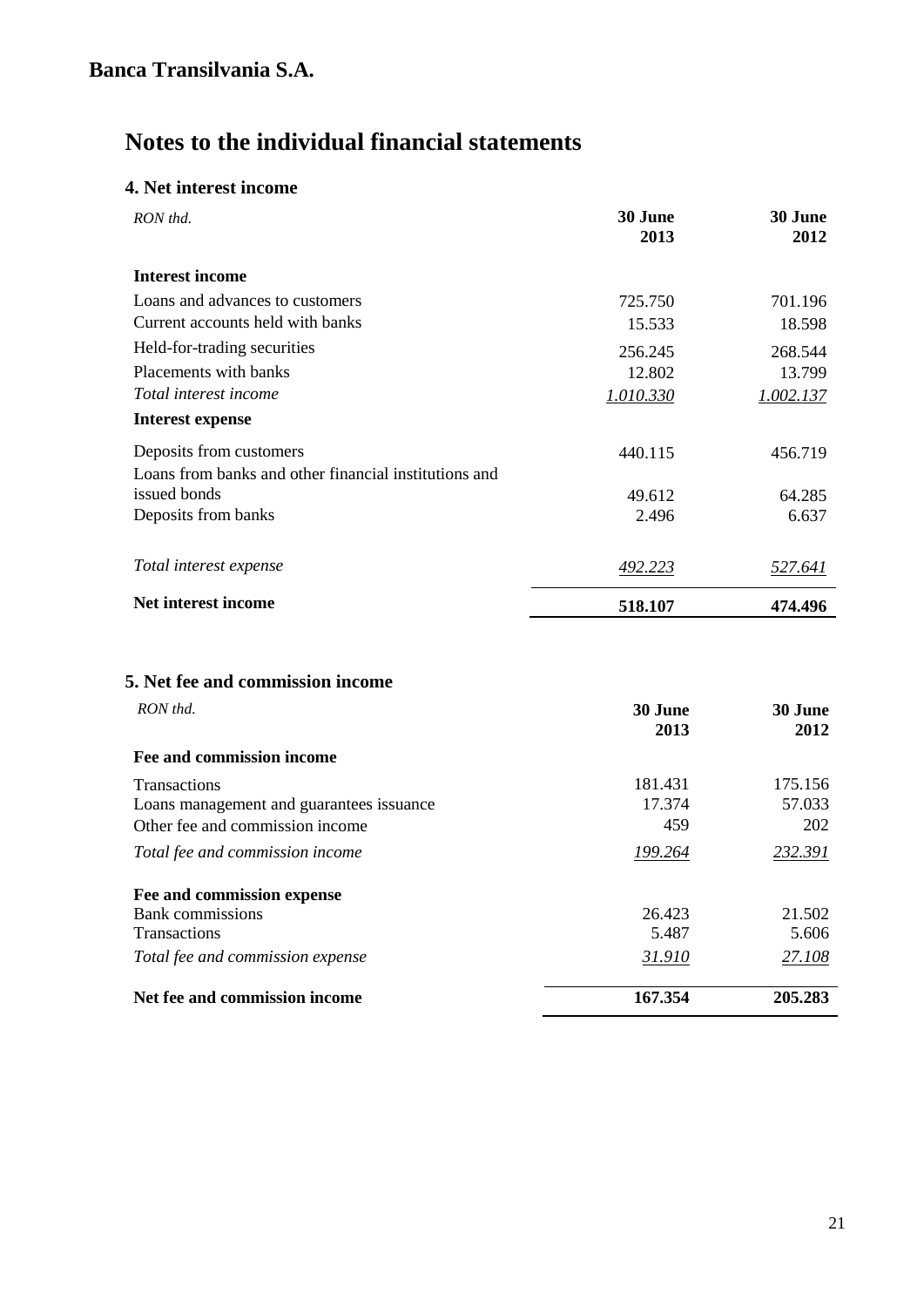### **6. Net trading income**

| RON thd.                                                                                                                         | 30 June<br>2013 | 30 June<br>2012 |
|----------------------------------------------------------------------------------------------------------------------------------|-----------------|-----------------|
| Net income from foreign exchange transactions $(i)$<br>Net income from financial assets at fair value through profit and<br>loss | 52.394<br>7.527 | 57.398<br>8.326 |
| Net trading income                                                                                                               | 59.921          | 65.724          |

*(i)* Net income from foreign exchange transactions also include the achieved and unachieved gain and loss from spot and forward contracts.

### **7. Other operating income**

| RON thd.                                   | 30 June<br>2013 | 30 June<br>2012 |
|--------------------------------------------|-----------------|-----------------|
| Dividend income                            | 141             | 140             |
| Contribution to the Deposit Guarantee Fund | $-32.175$       | $-26.895$       |
| Other operating income                     | 20.202          | 26.523          |
| <b>Total</b>                               | $-11.832$       | $-232$          |

### **8. Net impairment losses on assets, other liabilities and credit commitments**

| RON thd.                                                                                         | <b>30 June</b><br>2013 | 30 June<br>2012 |
|--------------------------------------------------------------------------------------------------|------------------------|-----------------|
| Net charge of impairment losses on financial assets $(i)$<br>Losses from off-balance receivables | 141.000<br>620         | 179.144<br>90   |
| Other liabilities – credit commitments                                                           | -587                   | 3.483           |

| Net impairment losses on financial assets and credit | 141.033 | 182.717 |
|------------------------------------------------------|---------|---------|
| commitments                                          |         |         |

*(i*) The net charge with impairment losses on assets contains the following:

| RON thd.                                    | <b>Note</b> | 30 June<br>2013 | 30 June<br>2012 |
|---------------------------------------------|-------------|-----------------|-----------------|
| Loans and advances to customers             | 16          | 140.979         | 179.125         |
| Other assets                                | 22          | 21              |                 |
| Net charge with impairment losses on assets |             | 141.000         | 179.144         |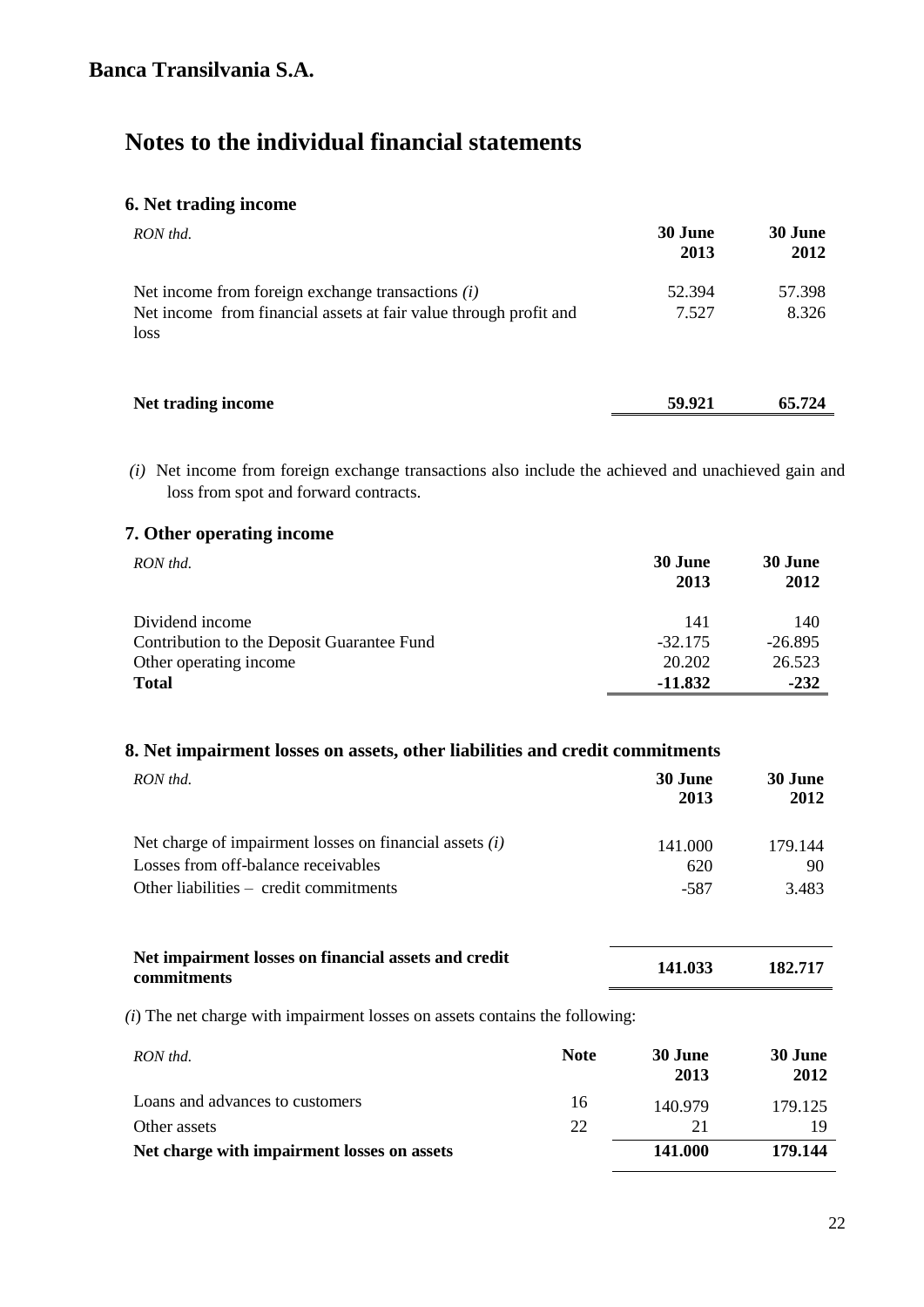### **9. Personnel expenses**

|                                                         | 30 June 2013 30 June 2012 |           |
|---------------------------------------------------------|---------------------------|-----------|
| RON thd.                                                |                           |           |
| Wages and salaries                                      | 141.177                   | 140.748   |
| Contribution to social security                         | 29.358                    | 29.281    |
| Bonuses for employees, of which:                        | 29.029                    | 20.018    |
| for shares granted in 2011                              | 0                         | 1.100     |
| for shares granted in 2012<br>$\overline{\phantom{a}}$  | 1.275                     | 6.580     |
| for shares granted in 2013                              | 16.988                    | 0         |
| cash                                                    | 10.766                    | 12.338    |
| Meal tickets and other taxes related to personnel       | 8.986                     | 8.114     |
| Contribution to health fund                             | 8.595                     | 9.544     |
| Contribution to unemployment fund                       | 1.073                     | 699       |
| Income from other employee allowances and restructuring | $-17.776$                 | $-18.356$ |
| <b>Total</b>                                            | 200.442                   | 190.048   |

The shares granted in 2012 and 2013 are free shares.

Provided that the employees who expressed their purchase option for the shares comply with the performance criteria, they will enjoy their rights within a period of maximum 3 years.

Banca Transilvania's number of employees as at June 30, 2013 was 6.798 (31 December 2012: 6.780 persons).

| 10. Other operating expenses           | <b>30 June 2013</b> | 30 June 2012 |
|----------------------------------------|---------------------|--------------|
| RON thd.                               |                     |              |
| Rents                                  | 43.878              | 44.842       |
| Repairs and maintenance                | 32.061              | 24.838       |
| Materials and consumables              | 12.555              | 13.088       |
| Postage and telecommunication          | 9.979               | 14.067       |
| Advertising and promotional expenses   | 7.678               | 8.176        |
| Security and protection                | 9.818               | 10.510       |
| <b>Taxes</b>                           | 3.289               | 2.360        |
| Electricity and heating                | 9.564               | 7.950        |
| Travel and transportation              | 2.986               | 2.887        |
| Legal, advisory and consulting         | 3.866               | 1.928        |
| Loss on sale of property and equipment | 680                 | 22           |
| Other operating expense                | 18.792              | 24.771       |
| <b>Total</b>                           | 155.146             | 155.439      |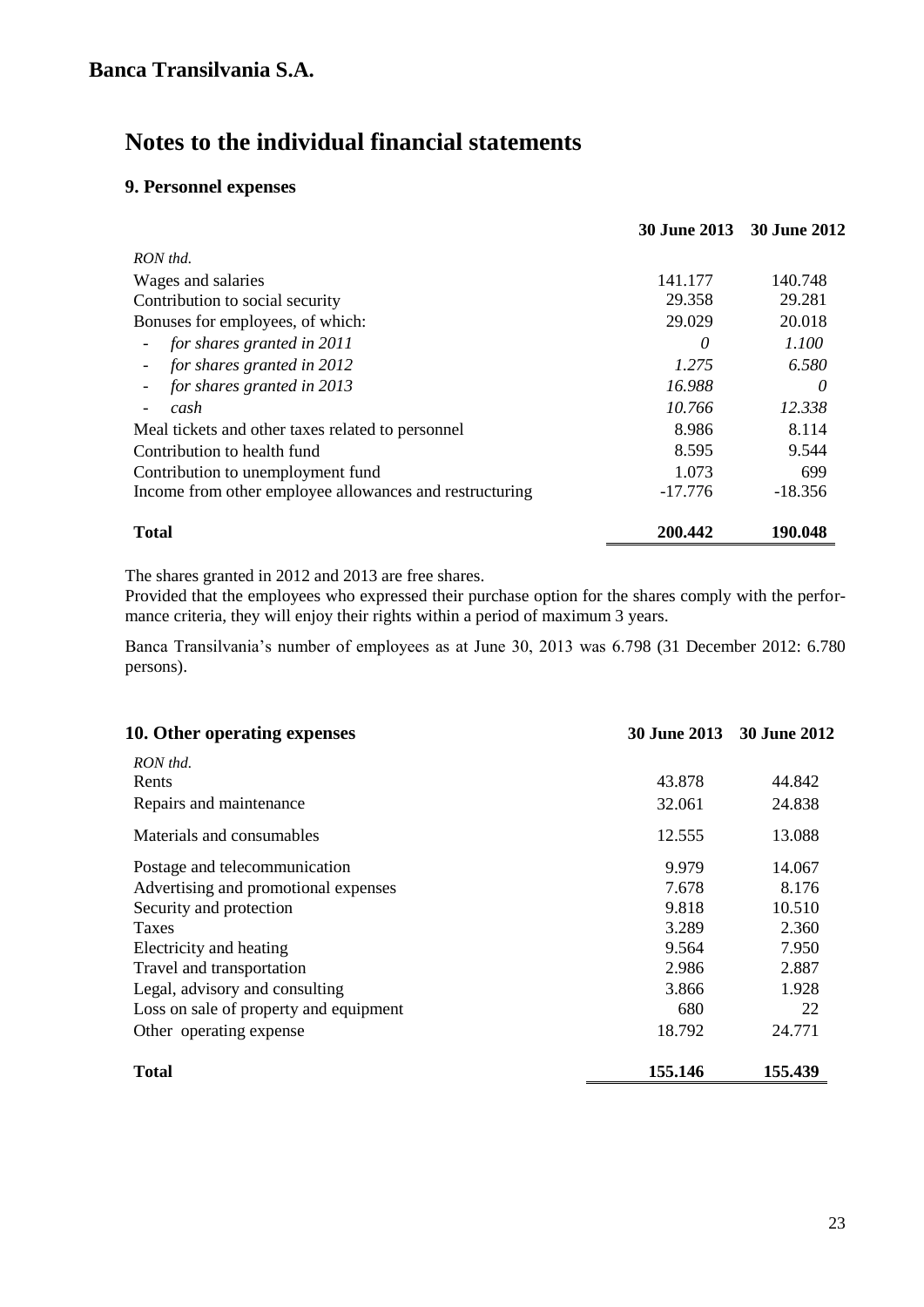# **11. Income tax expense**

| <b>Tax</b> reconciliation                                                           |                 |                     |
|-------------------------------------------------------------------------------------|-----------------|---------------------|
| RON thd.                                                                            | 30 June 2013    | 30 June 2012        |
| <b>Gross profit</b>                                                                 | 209.415         | 193.223             |
| Taxation at statutory rate of 16% (2012: 16%)                                       | 33.506          | 30.916              |
| Non-deductible expenses and non-taxable revenues and<br>other permanent differences | $-4.276$        | $-17.312$           |
| Profit (loss) tax expense                                                           | 29.230          | 13.604              |
| 12. Cash and cash equivalents                                                       |                 |                     |
| RON thd.                                                                            | 30 June<br>2013 | 31 December<br>2012 |
| Minimum required reserve                                                            | 4.325.500       | 4.974.894           |
| Cash at hand                                                                        | 430.113         | 519.554             |
| Current accounts held with other banks                                              | 44.905          | 81.842              |
| <b>Total</b>                                                                        | 4.800.518       | 5.576.290           |
| 13. Placements with banks                                                           |                 |                     |
| RON thd.                                                                            | 30 June<br>2013 | 31 December<br>2012 |
| Sight and term deposits placed at other banks                                       | 964.162         | 1.237.227           |
| Loans and advances to banks                                                         | 288.305         | 67.561              |
| <b>Total</b>                                                                        | 1.252.467       | 1.304.788           |
| 14. Loans and receivables – securities                                              |                 |                     |
|                                                                                     | 30 June 2013    | 31 December<br>2012 |
| RON thd.                                                                            |                 |                     |
| Securities reclassified as loans and receivables                                    | 78.046          | 78.326              |
| <b>Total</b>                                                                        | 78.046          | 78.326              |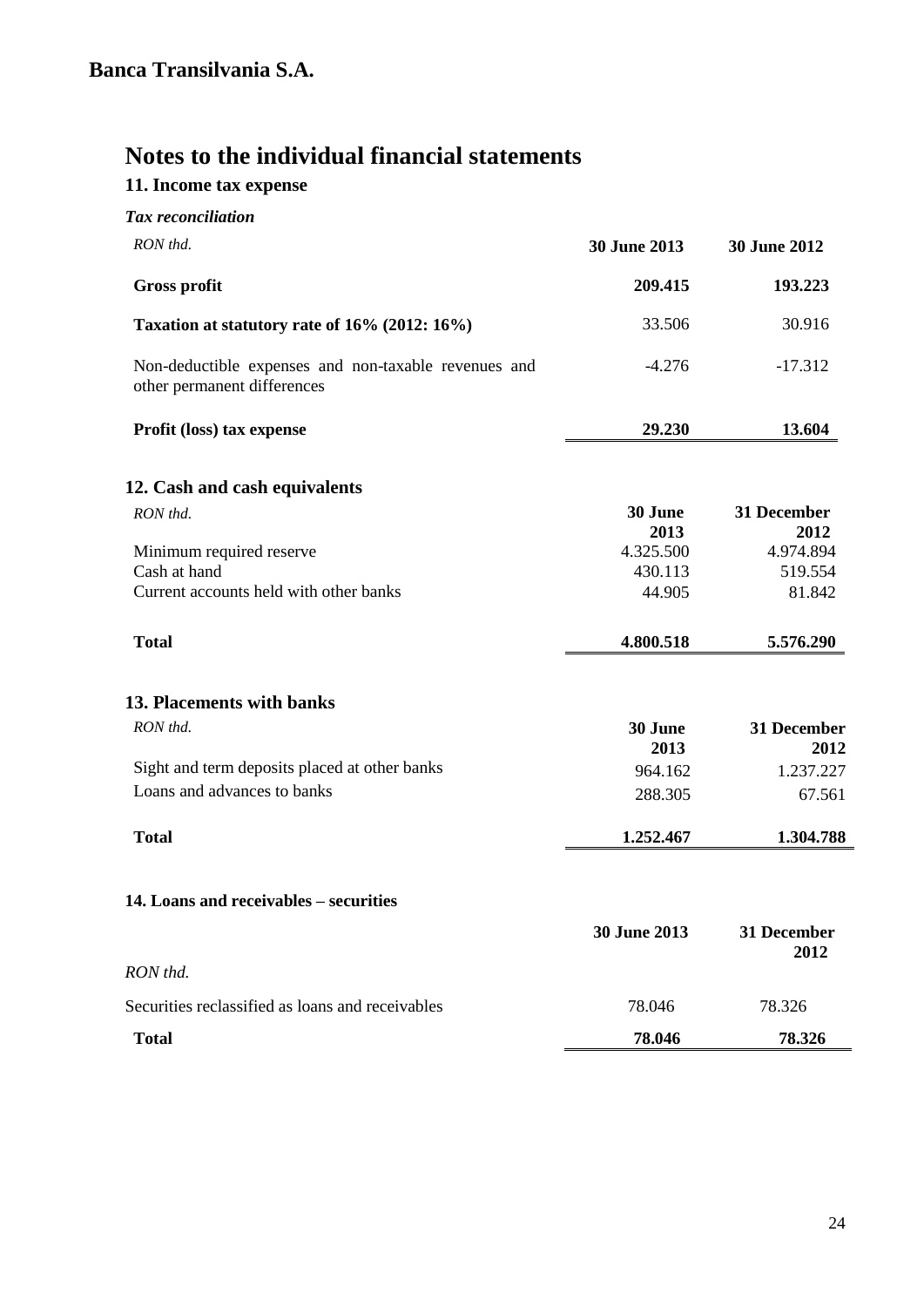### **15. Financial assets at fair value through profit and loss**

| 30 June<br>2013 | 31 December<br>2012 |
|-----------------|---------------------|
| 5.866           | 39.179              |
| 31.648          |                     |
| 37.514          | 39.179              |
|                 |                     |

All shares in listed companies are listed on the Bucharest Stock Exchange.

### **16. Loans and advances to customers**

The Bank's commercial lending is concentrated on companies and individuals domiciled in Romania and Cyprus. Economic sector risk concentrations within the customer loan portfolio as at June 30, 2013 and as at 31 December 2012, was the following:

| RON thd.                                                          | 30 June<br>2013 | 31 December<br>2012 |
|-------------------------------------------------------------------|-----------------|---------------------|
| Individuals                                                       | 6.412.255       | 6.325.313           |
| Trading                                                           | 2.911.124       | 2.882.807           |
| Manufacturing                                                     | 2.420.816       | 2.507.113           |
| <b>Services</b>                                                   | 1.024.509       | 941.908             |
| Construction                                                      | 1.015.502       | 990.287             |
| Transport                                                         | 688.146         | 702.256             |
| Real estate                                                       | 523.260         | 526.755             |
| Freelancing                                                       | 390.788         | 382.202             |
| Agriculture                                                       | 804.720         | 729.524             |
| Chemical industry                                                 | 321.310         | 315.305             |
| Energy industry                                                   | 295.148         | 322.277             |
| <b>Financial institutions</b>                                     | 308.444         | 312.254             |
| Telecommunication                                                 | 85.924          | 125.484             |
| Mining industry                                                   | 158.600         | 170.697             |
| Governmental bodies                                               | 27.933          | 31.030              |
| Fishing                                                           | 7.954           | 7.255               |
| Others                                                            | 328.343         | 296.018             |
| <b>Total loans and advances to customers before</b><br>provisions | 17,724.776      | 17.568.485          |
| Less provisions for impairment losses on loans                    | $-2,191,982$    | $-2.111.004$        |
| Total loans and advances to customers, net of<br>provisions       | 15,532.794      | 15.457.481          |

The movement in provisions for impairment losses on loans and advances to customers granted was as follows: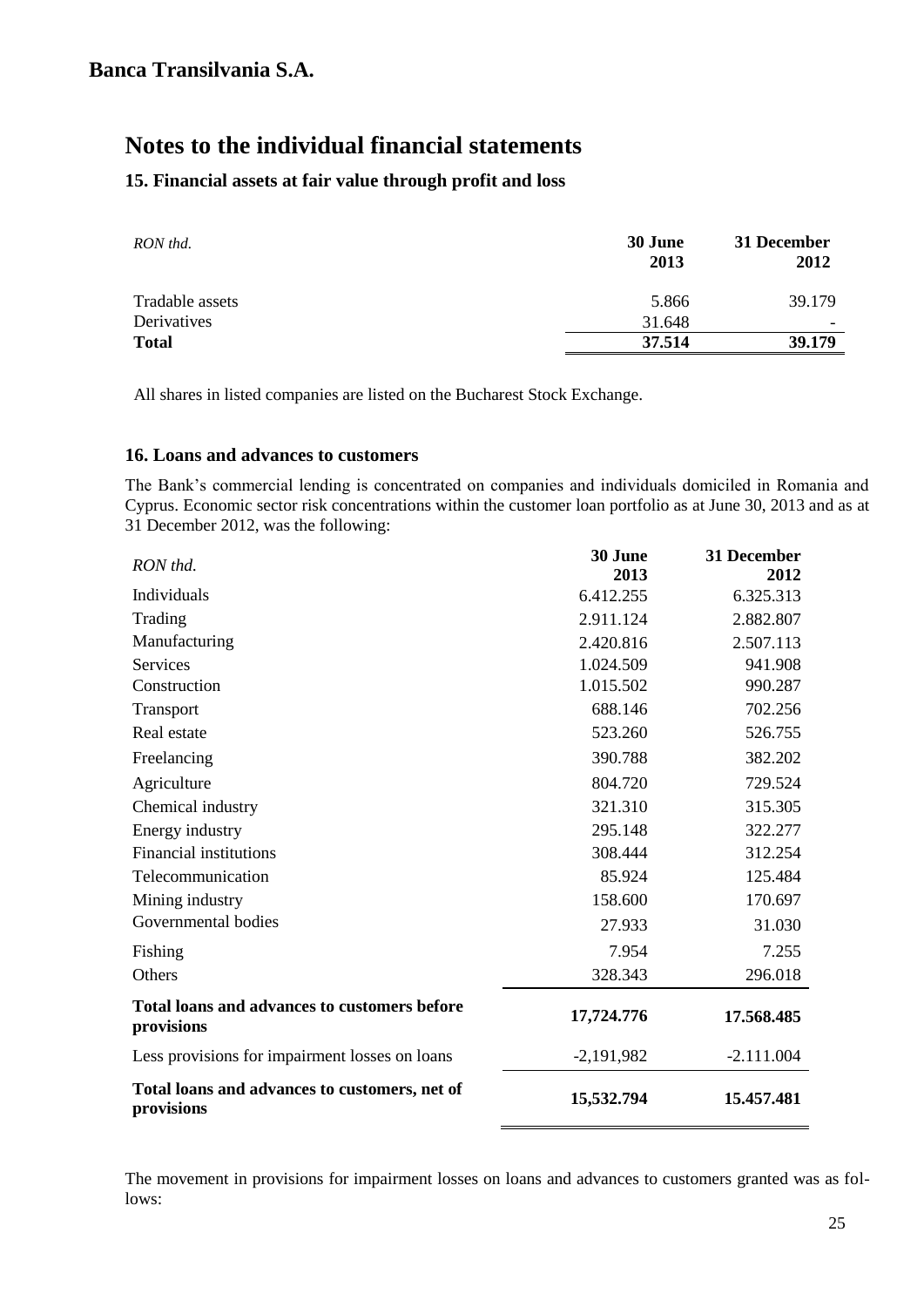| RON thd.                                                | 30 June<br>2013 | 31 December<br>2012 |
|---------------------------------------------------------|-----------------|---------------------|
| Balance at 1 January                                    | 2.111.004       | 1.659.352           |
| Net impairment provision expense                        | 140.979         | 369.662             |
| Provisions for off-balance loans                        | $-131.720$      | $-63.404$           |
| Adjustment of the interest income for depreciated loans | 65.356          | 137.632             |
| Net expenses from foreign exchange                      | 6.363           | 7.762               |
| <b>Balance at end of period</b>                         | 2.191.982       | 2.111.004           |

### **17. Investment securities**

| RON thd.                                                                     | 30 June<br>2013 | 31 December<br>2012 |
|------------------------------------------------------------------------------|-----------------|---------------------|
| <b>Investment securities available-for-sale</b>                              |                 |                     |
|                                                                              | 7.600.749       | 6.374.614           |
| Unlisted debt and other fixed income instruments:                            |                 |                     |
| Treasury securities issued by the Government of Romania,<br>of which $(i)$ : | 6.486.938       | 5.540.477           |
| - discount securities                                                        | 34.639          | 13.405              |
| - coupon securities                                                          | 30.739          | 30.635              |
| - Benchmark securities (LEI)                                                 | 4.574.996       | 4.305.860           |
| - treasury securities with coupon (EUR)                                      | 1.846.564       | 1.190.577           |
| Eurobonds issued by the Romanian Government                                  | 815.925         | 705.063             |
| Bonds in USD issued by the Romanian Government                               | 288.366         | 119.294             |
| Bonds, of which <i>(ii)</i> :                                                | 9.520           | 9.780               |
| - municipal bonds issued by Bucharest town hall                              | 8.896           | 9.128               |
| - municipal bonds issued by Alba Iulia town hall                             | 624             | 652                 |
| <b>Fund units</b>                                                            | 158.078         | 153.407             |
| Equity instruments evaluated at cost                                         | 1.669           | 1.680               |
| Total investment securities available-for-sale                               | 7.760.496       | 6.529.701           |
| <b>18. Investment securities</b>                                             |                 |                     |
| RON thd.                                                                     | 30 June<br>2013 | 31 December<br>2012 |
| Equity investments, of which:                                                | 74.053          | 74.053              |
| - Gross equity investments                                                   | 171.253         | 171.253             |
| - Provision for equity investment deprecia-<br>tion                          | $-97.200$       | $-97.200$           |
| <b>Total net investments</b>                                                 | 74.053          | 74.053              |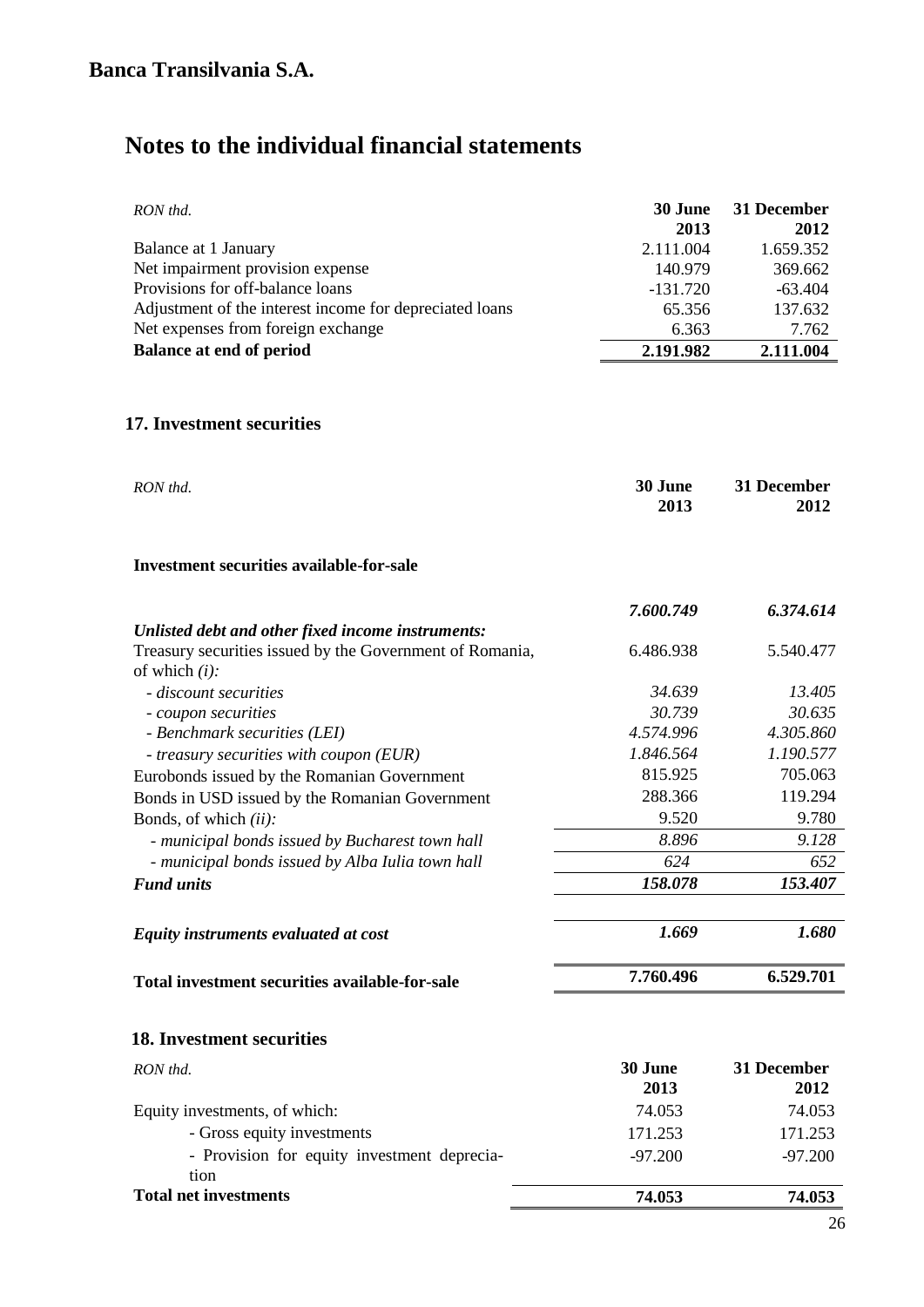The effect of the change in provisions for the depreciation of the Bank's equity investments was the following:

| RON thd.                  |        | 30 June 31 December |
|---------------------------|--------|---------------------|
|                           | 2013   | 2012                |
| Balance at 1 January      | 97.200 | 97.200              |
| <b>Balance at June 30</b> | 97.200 | 97.200              |
|                           |        |                     |

# **Notes to the individual financial statements**

### **19. Tangible assets**

*RON thd***.**

| <b>Gross carrying amount</b>               | Land<br>and<br>buildings | <b>Computers and</b><br>equipment | <b>Vehicles</b> | <b>Assets in</b><br>progress | Total     |
|--------------------------------------------|--------------------------|-----------------------------------|-----------------|------------------------------|-----------|
| <b>Balance at January 1, 2012</b>          | 290.672                  | 193.534                           | 28.060          | 27.717                       | 539.983   |
| Acquisitions                               | 617                      | 13.060                            | 392             | 44.803                       | 58.872    |
| Transfers from ongoing<br>investments      | 17.903                   | 23.419                            | 1.221           |                              | 42.543    |
| Revaluation                                | 321                      | 1.804                             | 2.506           |                              | 4.631     |
| Outputs                                    | $-2.857$                 | $-7.109$                          | $-3.371$        | $-42.543$                    | $-55.880$ |
| <b>Balance at December 31, 2012</b>        | 306.656                  | 224.708                           | 28.808          | 29.977                       | 590.149   |
| <b>Balance at January 1, 2013</b>          | 306.656                  | 224.708                           | 28.808          | 29.977                       | 590.149   |
| Acquisitions                               |                          | 4.492                             |                 | 18.712                       | 23.204    |
| Transfers from ongoing<br>investments      | 3.535                    | 12.915                            | 429             |                              | 16.879    |
| Outputs                                    | $-1.787$                 | $-1.073$                          | $-103$          | $-18.018$                    | $-20.981$ |
| <b>Balance at June 30, 2013</b>            | 308.404                  | 241.042                           | 29.134          | 30.671                       | 609.251   |
| <b>Amortization and depreciation</b>       |                          |                                   |                 |                              |           |
| <b>Balance at January 1, 2012</b>          | 117.382                  | 133.949                           | 22.066          |                              | 273.397   |
| Expense of the year                        | 13.947                   | 22.245                            | 3.141           |                              | 39.333    |
| Accumulated depreciation of dis-<br>posals | $-2.751$                 | $-6.748$                          | $-3.287$        |                              | $-12.786$ |
| Revaluation                                | 199                      |                                   |                 |                              | 199       |
| <b>Balance at December 31, 2012</b>        | 128.777                  | 149.446                           | 21.920          |                              | 300.143   |
| <b>Balance at January 1, 2013</b>          | 128.777                  | 149.446                           | 21.920          | $\blacksquare$               | 300.143   |
| Expense of the year                        | 5.464                    | 12.030                            | 2.002           |                              | 19.496    |
| Accumulated depreciation of dis-<br>posals | $-1.246$                 | $-890$                            | $-97$           |                              | $-2.233$  |
| Revaluation                                |                          |                                   |                 |                              |           |
| <b>Balance at 30.06.2013</b>               | 132.995                  | 160.586                           | 23.825          |                              | 317.406   |
| Net carrying amount                        |                          |                                   |                 |                              |           |
| at January 1, 2013                         | 177.879                  | 75.262                            | 6.888           | 29.977                       | 290.006   |
| at June 30, 2013                           | 175.409                  | 80.456                            | 5.309           | 30.671                       | 291.845   |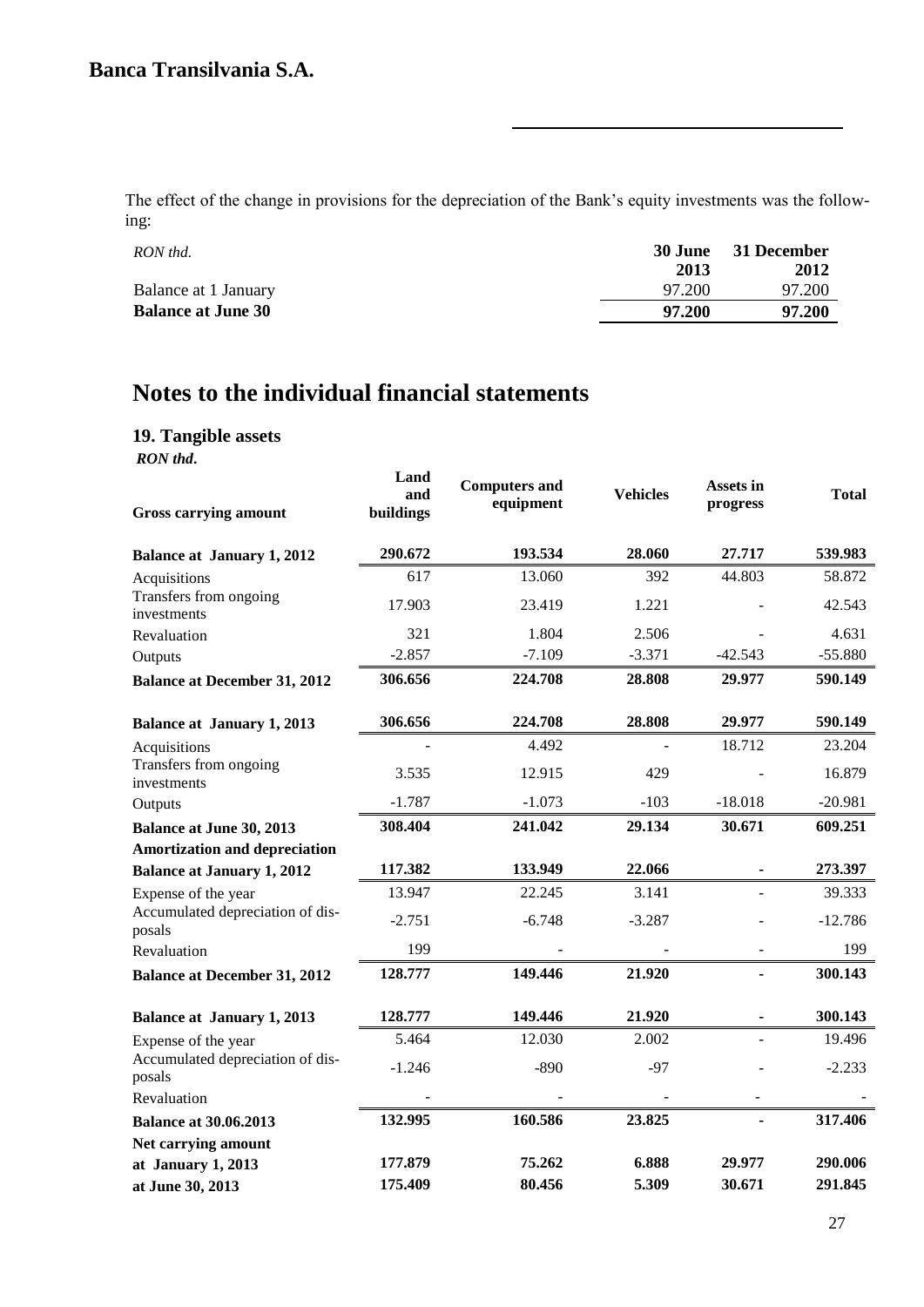### **20. Intangible assets**

| RON thd.                           | Software 2013 | Software 2012 |
|------------------------------------|---------------|---------------|
| <b>Gross carrying amount</b>       |               |               |
| <b>Balance as at 1 January</b>     | 128.495       | 110.620       |
| Inputs                             | 10.264        | 18.044        |
| Transfers from ongoing investments | 70.603        | 1.923         |
| Outputs                            | $-70.603$     | $-2.092$      |
| <b>Balance as at 30 June</b>       | 138.759       | 128.495       |
| <b>Accumulated amortization</b>    |               |               |
| <b>Balance as at 1 January</b>     | 48.405        | 41.484        |
| Expenses of the year               | 8.018         | 7.089         |
| Outputs                            |               | $-168$        |
| <b>Balance as at 30 June</b>       | 56.423        | 48.405        |
| Net carrying amount                |               |               |
| as at 1 January                    | 80.090        | 69.136        |
| as at 30 June                      | 82.336        | 80.090        |

### **21. Deferred tax assets and liabilities**

| RON thd.                                  | 30 June 2013  |                    |            |  |
|-------------------------------------------|---------------|--------------------|------------|--|
|                                           | <b>Assets</b> | <b>Liabilities</b> | <b>Net</b> |  |
| Loans and advances to customers           | 101.700       | $-263.718$         | $-162.018$ |  |
| Investment securities, available-for-sale | $211*$        | $-98.784$          | $-98.573$  |  |
| Other assets                              | $\theta$      | $-31.290$          | $-31.290$  |  |
| <b>Total</b>                              | 101.911       | -393.792           | $-291.881$ |  |
| Net temporary differences                 |               |                    | -291.881   |  |
| Deferred tax liability                    |               |                    | 46.714     |  |

*\*Note: For the amount of RON 211 thousand, a tax of 10% was applied (the tax applicable in Cyprus). For the other amounts the tax is 16%.* 

| RON thd.                                  |               | 31 December 2012   |            |  |  |
|-------------------------------------------|---------------|--------------------|------------|--|--|
|                                           | <b>Assets</b> | <b>Liabilities</b> | <b>Net</b> |  |  |
| Loans and advances to customers           | 135.600       | $-209.770$         | $-74.170$  |  |  |
| Investment securities, available-for-sale |               | $-102.252$         | $-102.252$ |  |  |
| <b>Total</b>                              | 135.600       | $-312.022$         | $-176.422$ |  |  |
| Net temporary differences                 |               |                    | $-176.422$ |  |  |
| Deferred tax liability 16%                |               |                    |            |  |  |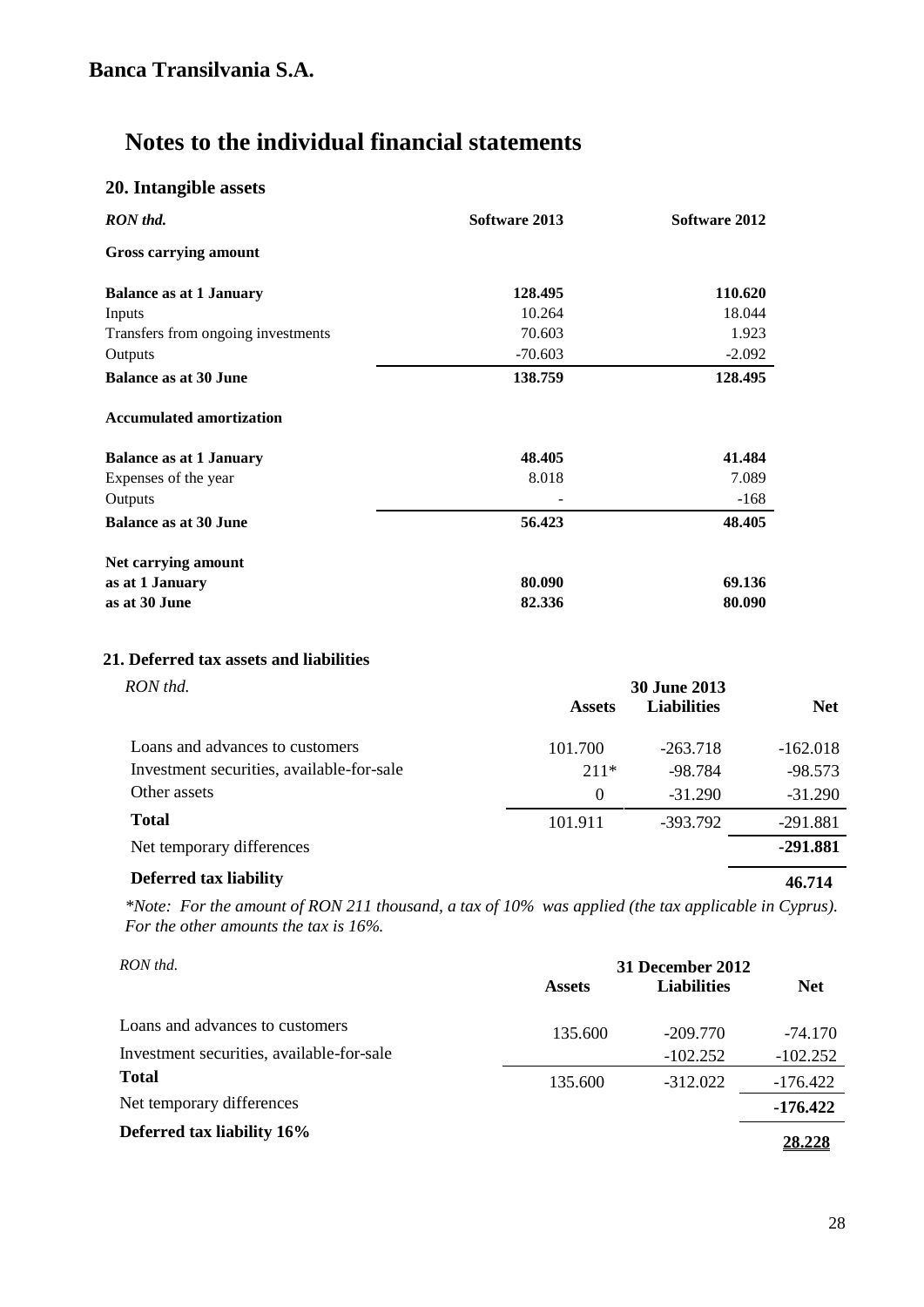### **22. Other assets**

| RON thd.                       | 30 June<br>2013 | 31 December<br>2012 |
|--------------------------------|-----------------|---------------------|
| Amounts under settlement       | 25.201          | 30.036              |
| Inventories and related        | 39.163          | 39.713              |
| Prepayments                    | 48.552          | 18.129              |
| Sundry debtors                 | 29.006          | 29.044              |
| VAT and profit tax receivables | 24.688          | 26.885              |
| Other assets                   | 48.040          | 603                 |
| Provision for other assets     | $-2.301$        | $-2.280$            |
| <b>Total</b>                   | 212.349         | 142.130             |

The movement in provisions for impairment loss on other assets for the period was as follows:

| RON thd.                         | 2013  | 2012  |
|----------------------------------|-------|-------|
| <b>Balance as at January 1</b>   | 2.280 | 1.431 |
| Net provision expense            | 21    | 849   |
| Balance at the end of the period | 2.301 | 2.280 |

### **23. Deposits from banks**

| RON thd.       | 30 June<br>2013 | 31 December<br>2012 |
|----------------|-----------------|---------------------|
| Term deposits  | 203.473         | 1.617               |
| Sight deposits | 38.627          | 44.336              |
| <b>Total</b>   | 242.100         | 45.953              |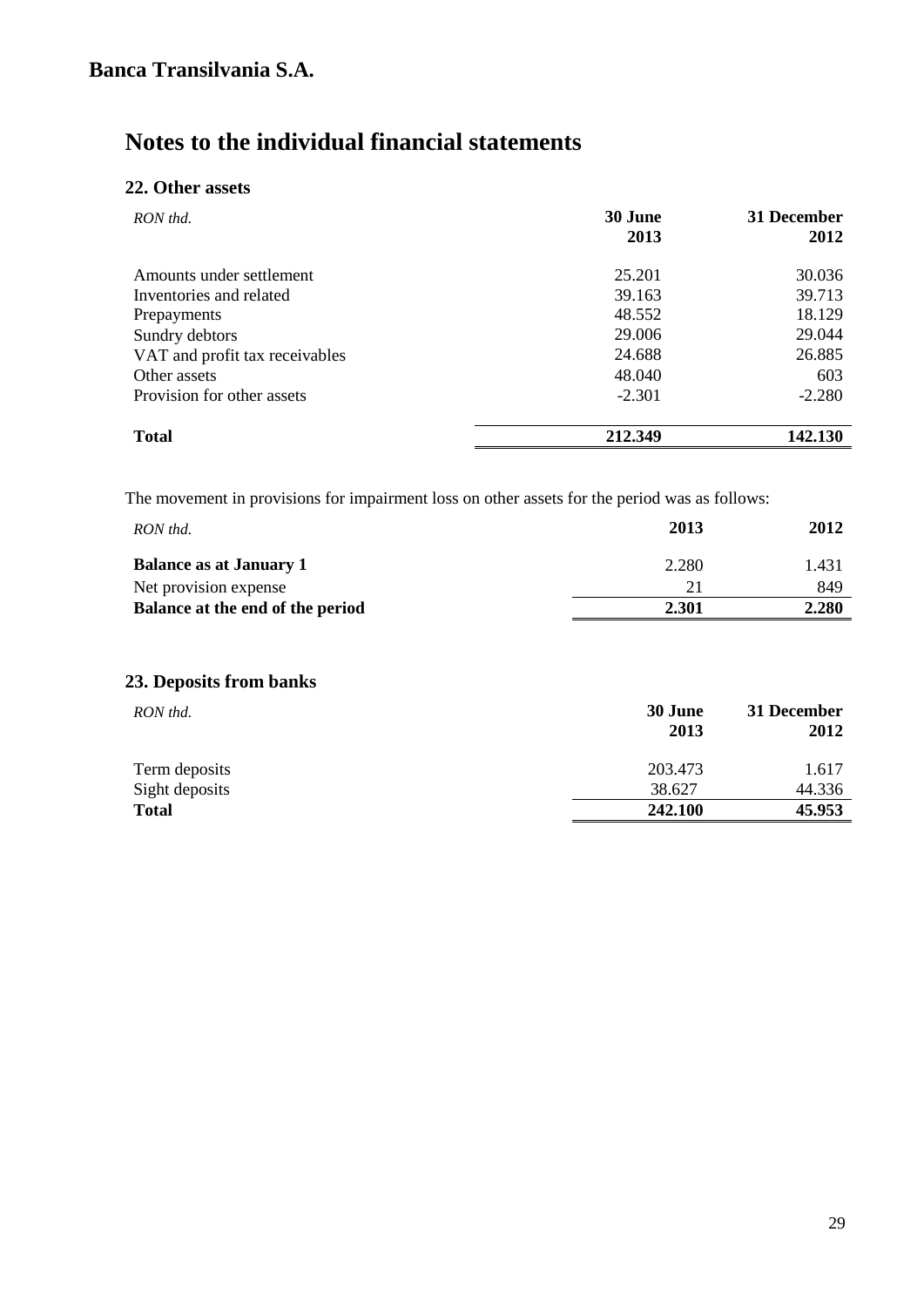### **24. Deposits from customers**

| RON thd.            | 30 June<br>2013 | 31 December<br>2012 |
|---------------------|-----------------|---------------------|
| Current accounts    | 4.094.749       | 3.663.733           |
| Sight deposits      | 166.080         | 156.541             |
| Term deposits       | 19.441.810      | 18.922.365          |
| Collateral deposits | 462.408         | 490.283             |
| <b>Total</b>        | 24.165.047      | 23.232.922          |

### *Deposits from customers can be also analyzed as follows:*

| RON thd.            | 30 June<br>2013 | 31 December<br>2012 |
|---------------------|-----------------|---------------------|
| Retail customers    | 16.656.084      | 15.655.353          |
| Corporate customers | 7.508.963       | 7.577.569           |
| <b>Total</b>        | 24.165.047      | 23.232.922          |

### **25. Loans from banks and other financial institutions**

| RON thd.                                                | 30 June<br>2013 | 31 December<br>2012 |
|---------------------------------------------------------|-----------------|---------------------|
| Loans from development banks (BERD, IFC)                | 448.541         | 530.261             |
| Other funds from financial institutions                 | 1.520.060       | 2.439.041           |
| of which: Securities in custody with the NBR            | 500.215         | 1.721.650           |
| Securities in custody with other financial institutions | 292.883         |                     |
| <b>Total</b>                                            | 1.968.601       | 2.969.302           |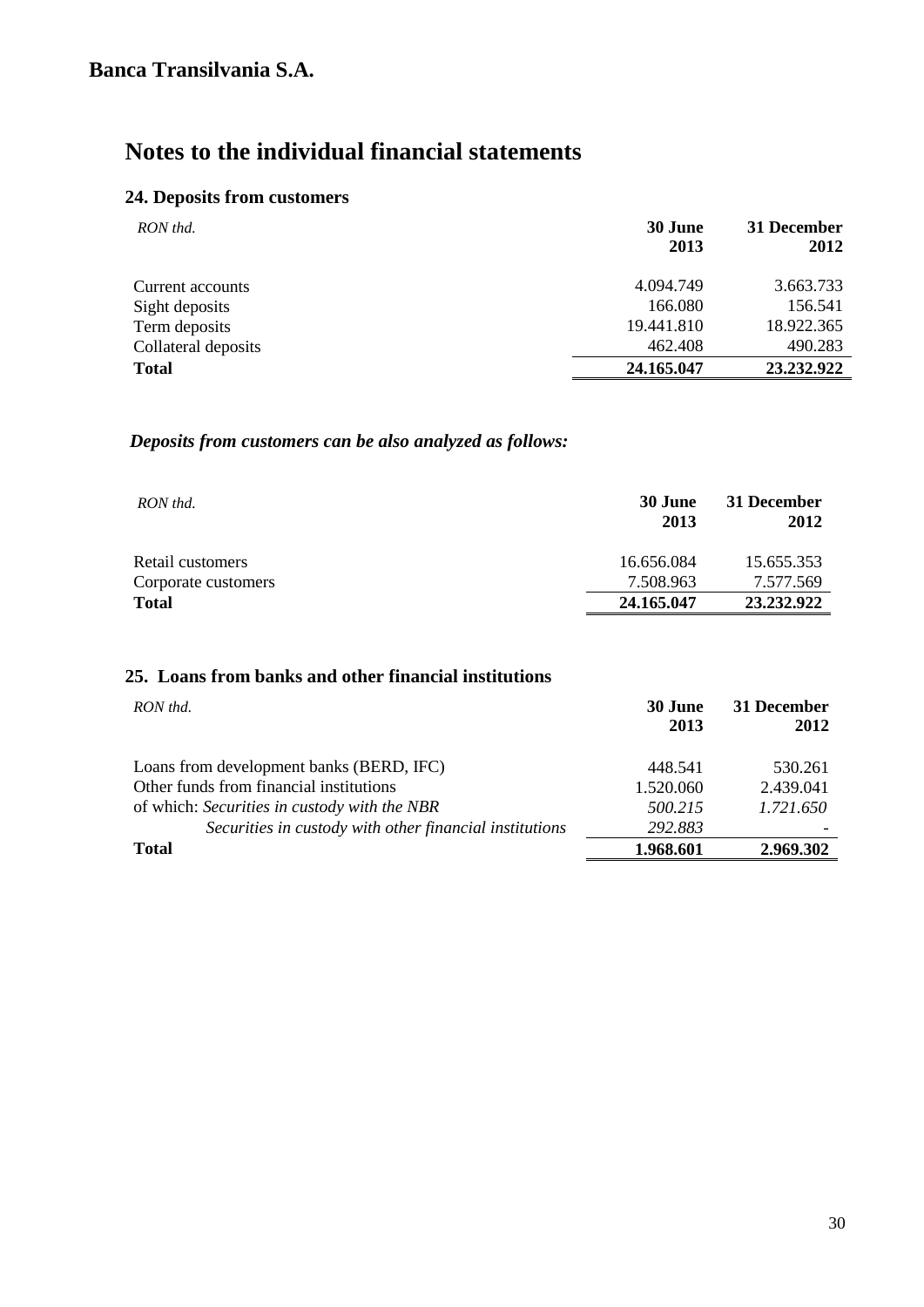### **26. Subordinated liabilities**

| RON thd.                     | <b>30 June</b><br>2013 | 31 December<br>2012 |
|------------------------------|------------------------|---------------------|
| Subordinated term borrowings | 291.181                | 288.810             |
| Subordinated term securities | 133.198                |                     |
| Total                        | 424.379                | 288.810             |

In 2013, the Bank contracted a loan by issuing unsecured, convertible and subordinated bonds in amount of EUR 30.000 thousand, at a variable interest rate of Euribor 6m+6,25%, with maturity in 2020. The main investor is IFC.

| <b>30 June</b> | 31 December |
|----------------|-------------|
|                | 2012        |
| 319.733        | 217.664     |
| 21.703         | 21.821      |
| 13.327         | 14.590      |
| 30.124         | 20.977      |
| 18.513         | 36.840      |
| 403.400        | 311.892     |
|                | 2013        |

### **28. Share capital**

The statutory share capital of the Bank as of June 30, 2013 was represented by 2.206.436.324 ordinary shares of RON 1 each (31 December, 2012: 1.903.042.413 shares of RON 1 each). The ownership structure of the Bank is presented in Note 1.

The capital increased by incorporating the reserves established from the statutory profit amounting to RON 303.393.911 and was registered with the Trade Register in June 2013.

### **29. Other reserves**

As at June 30, 2013 and December 31, 2012 the reserves include the following:

| RON thd.                                                    | 30 June<br>2013 | 31 December<br>2012 |
|-------------------------------------------------------------|-----------------|---------------------|
| General banking risks                                       | 77.893          | 77.893              |
| Statutory reserve                                           | 133.977         | 133.977             |
| Fair value losses taken to equity (net of tax) on available |                 |                     |
| for sale investments                                        | 82.788          | 87.007              |
| <b>Total</b>                                                | 294.658         | 298.877             |
|                                                             |                 |                     |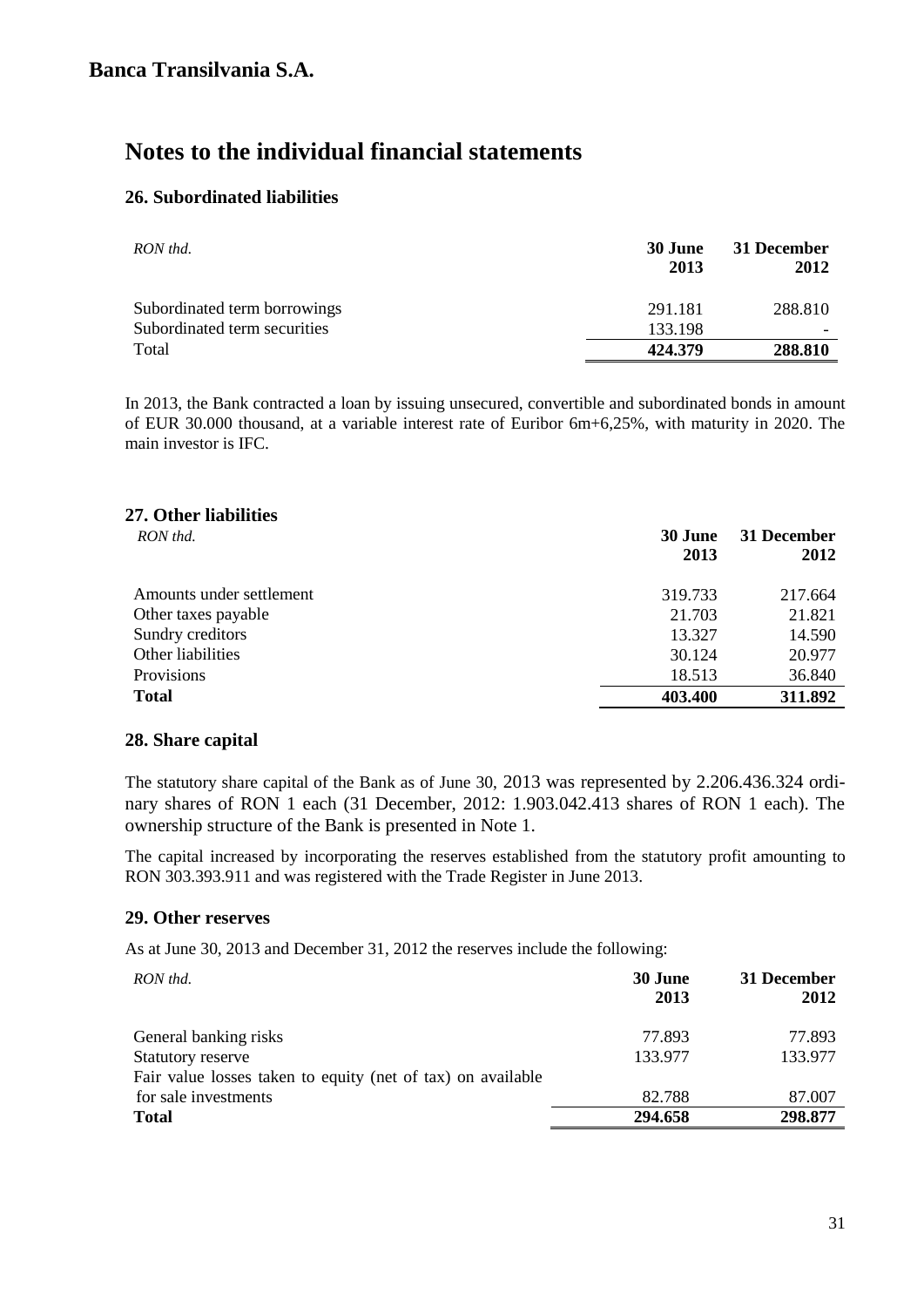### **30. Related parties transactions**

### **Transactions with shareholders**

During H1 2013 the following banking transactions were carried out with the shareholders:

| RON thd.                                                | 30 June<br>2013 | 31 December<br>2012 |
|---------------------------------------------------------|-----------------|---------------------|
| <b>Assets</b>                                           |                 |                     |
| Loans to shareholders granted by Banca Transilvania SA. |                 | 763                 |
| <b>Liabilities</b>                                      |                 |                     |
| Current accounts, deposits, related                     | 42.509          | 114.422             |
| Loans from financial institutions                       | 117.723         | 146.805             |
| Subordinated loans                                      | 73.409          | 53.331              |
| Income statement                                        |                 |                     |
| Interest income                                         | 16              | 156                 |
| Performance commission income                           | 10              | 294                 |
| Interest, commission expense                            | 5.210           | 18.848              |

### **Transactions with key management personnel**

During H1 2013, the following banking transactions were carried out with key personnel:

| RON thd.                                                                                                     | 30 June<br>2013 | 31 December<br>2012 |
|--------------------------------------------------------------------------------------------------------------|-----------------|---------------------|
| <b>Assets</b><br>Loans to key personnel granted by Banca Transilvania SA, related<br>interest and provisions | 96.711          | 96.992              |
| <b>Liabilities</b><br>Current accounts at Banca Transilvania SA, deposits and accrued                        | 50.386          | 50.584              |
| <b>Commitments to key personnel</b>                                                                          | 6.811           | 6.570               |
| <b>Income statement</b><br>Interest, commission income<br>Interest, commission expense                       | 2.377<br>1.026  | 4.695<br>1.885      |

## **Notes to the individual financial statements**

### **31. Commitments and contingencies**

At any time the Bank has outstanding commitments to extend credit. These commitments take the form of limits approved for credit cards and overdraft facilities. Outstanding loan commitments have a commitment period that does not exceed the normal underwriting and settlement period of one month to one year.